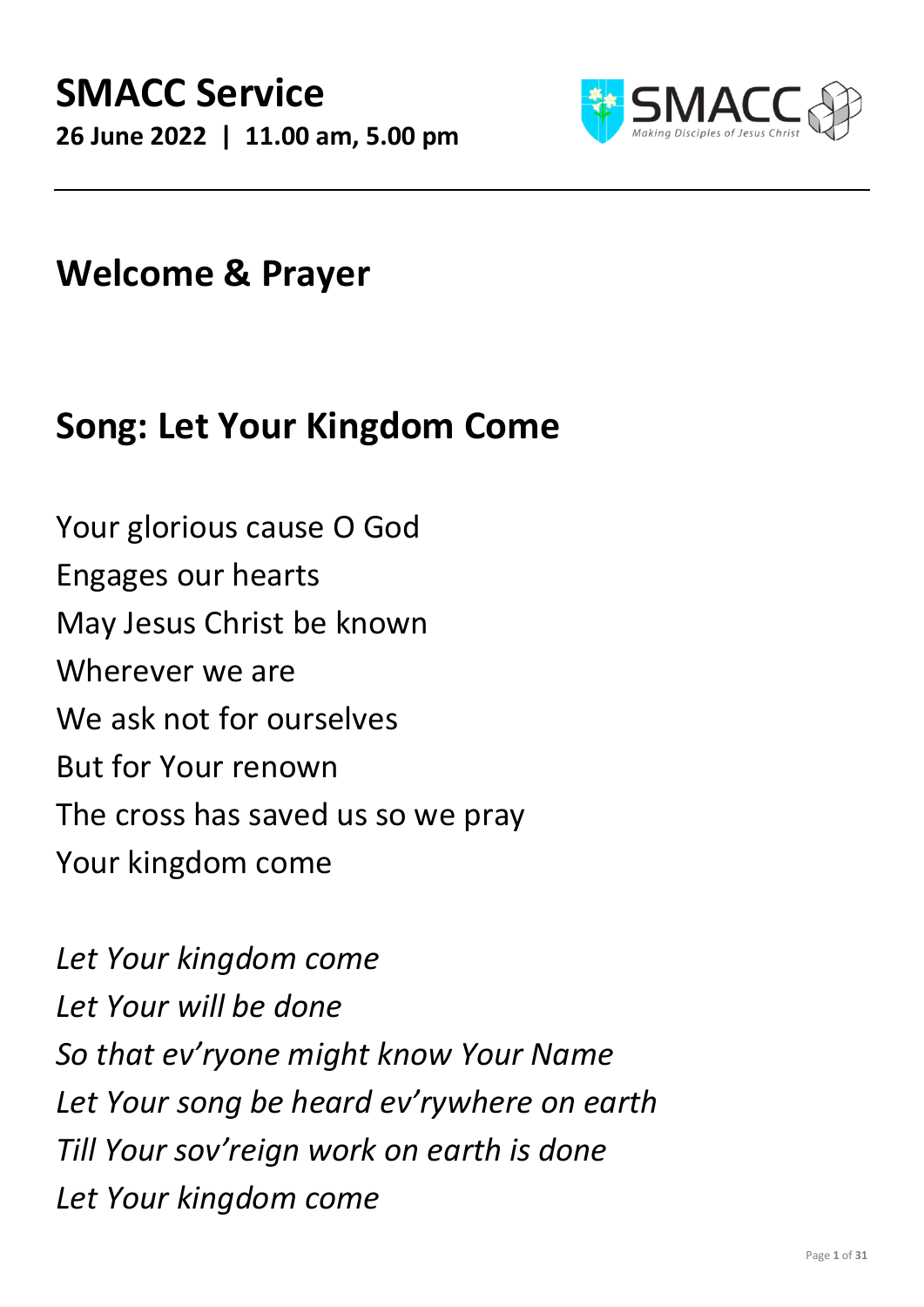Give us Your strength O God And courage to speak Perform Your wondrous deeds Through those who are weak Lord use us as You want Whatever the test By grace we'll preach Your Gospel till Our dying breath

Words and Music by Bob Kauflin © 2006 Sovereign Grace Praise Used by Permission. CCLI Licence No. 332301

# **Baptism (SMACC 2)**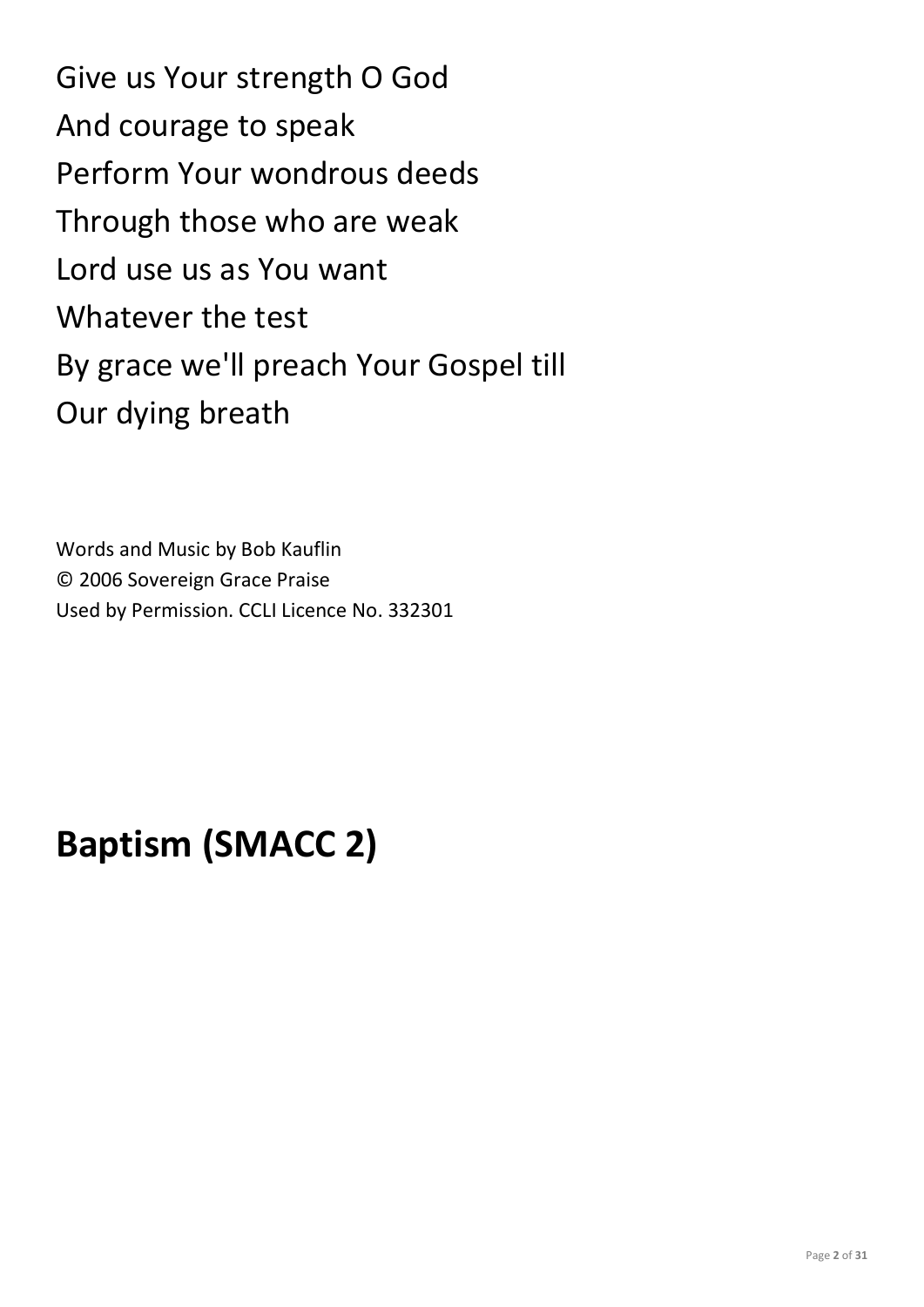# **The Nicene Creed**

*All:* **We believe in one God, the Father, the Almighty, maker of heaven and earth, of all that is, seen and unseen. We believe in one Lord, Jesus Christ, the only Son of God, eternally begotten of the Father, God from God, Light from Light, true God from true God, begotten, not made, one in being with the Father; through him all things were made. For us and for our salvation he came down from heaven, by the power of the Holy Spirit he was born of the Virgin Mary, and became man. For our sake he was crucified under Pontius Pilate; he suffered, died and was buried. On the third day he rose again in fulfilment of the Scriptures; he ascended into heaven and is seated at the right hand of the Father.**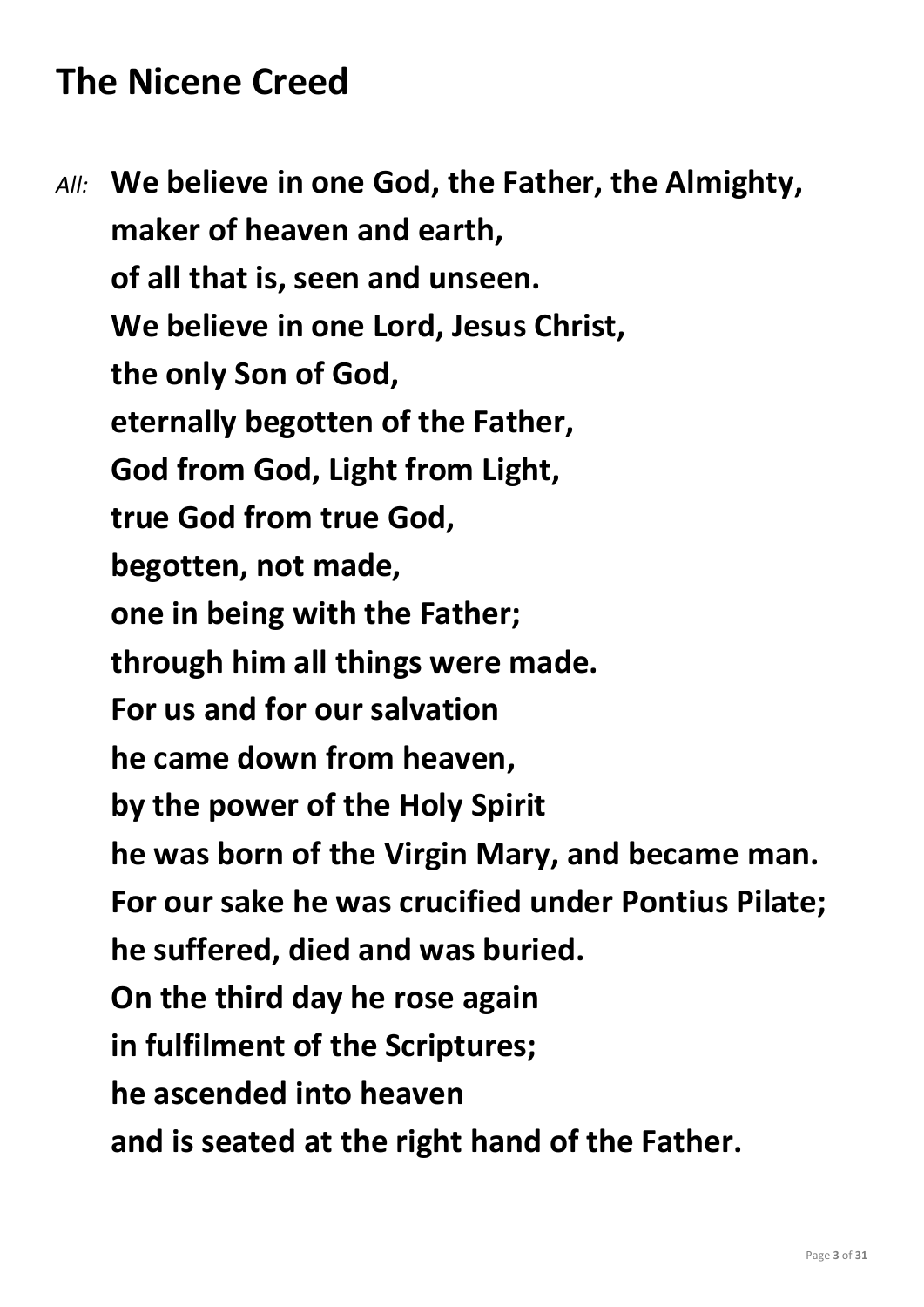**He will come again in glory to judge the living and the dead, and his kingdom will have no end. We believe in the Holy Spirit, the Lord, the giver of life, who proceeds from the Father and the Son, With the Father and the Son he is worshipped and glorified, He has spoken through the prophets. We believe in one holy catholic and apostolic Church. We acknowledge one baptism for the forgiveness of sins. We look for the resurrection of the dead, and the life of the world to come. Amen.**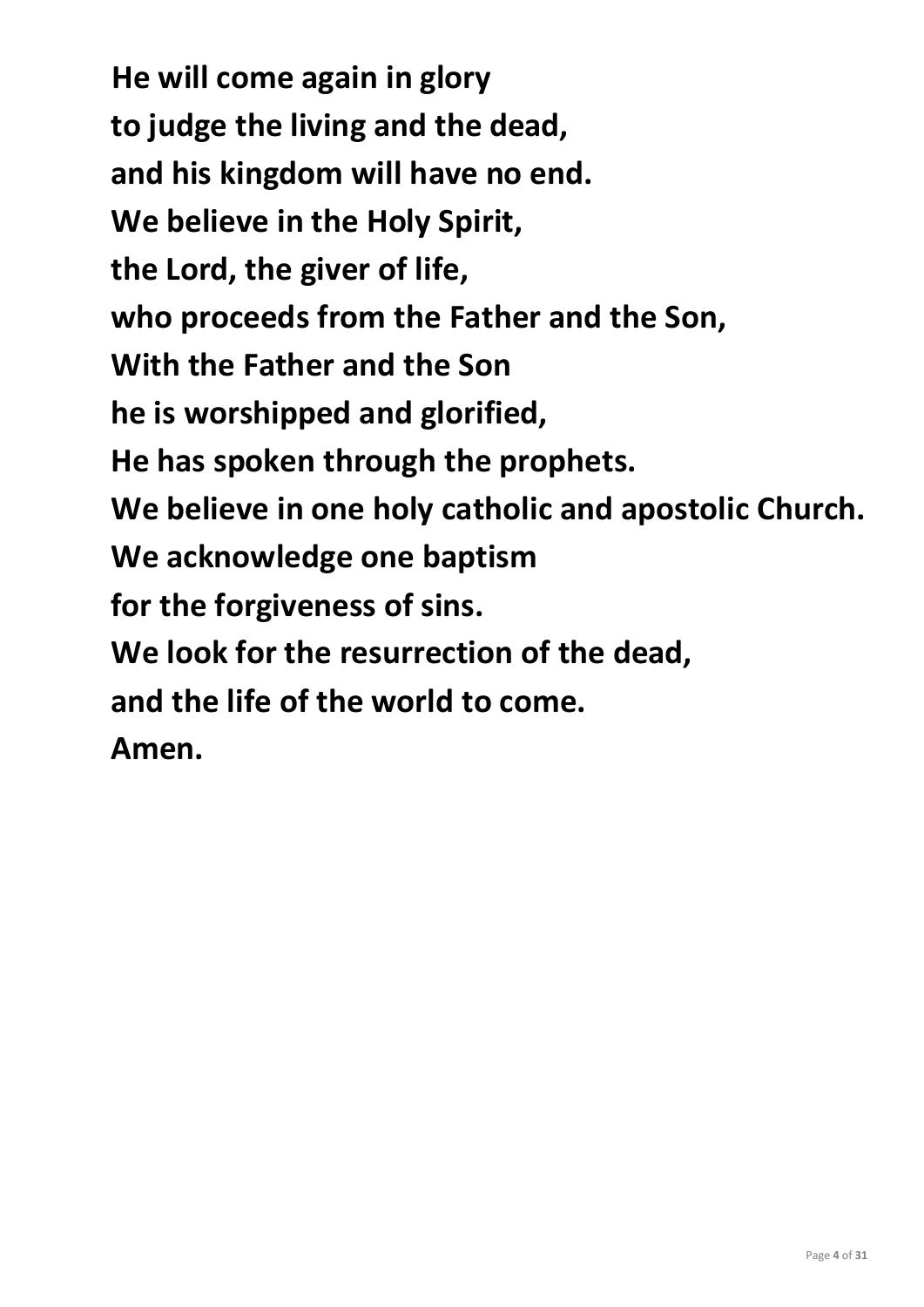# **Old Testament Reading: Exodus 32:1-14**

<sup>1</sup> When the people saw that Moses delayed to come down from the mountain, the people gathered themselves together to Aaron and said to him, "Up, make us gods who shall go before us. As for this Moses, the man who brought us up out of the land of Egypt, we do not know what has become of him."  $2$  So Aaron said to them, "Take off the rings of gold that are in the ears of your wives, your sons, and your daughters, and bring them to me." <sup>3</sup> So all the people took off the rings of gold that were in their ears and brought them to Aaron.<sup>4</sup> And he received the gold from their hand and fashioned it with a graving tool and made a golden calf. And they said, "These are your gods, O Israel, who brought you up out of the land of Egypt!" <sup>5</sup>When Aaron saw this, he built an altar before it. And Aaron made a proclamation and said, "Tomorrow shall be a feast to the LORD." <sup>6</sup> And they rose up early the next day and offered burnt offerings and brought peace offerings. And the people sat down to eat and drink and rose up to play.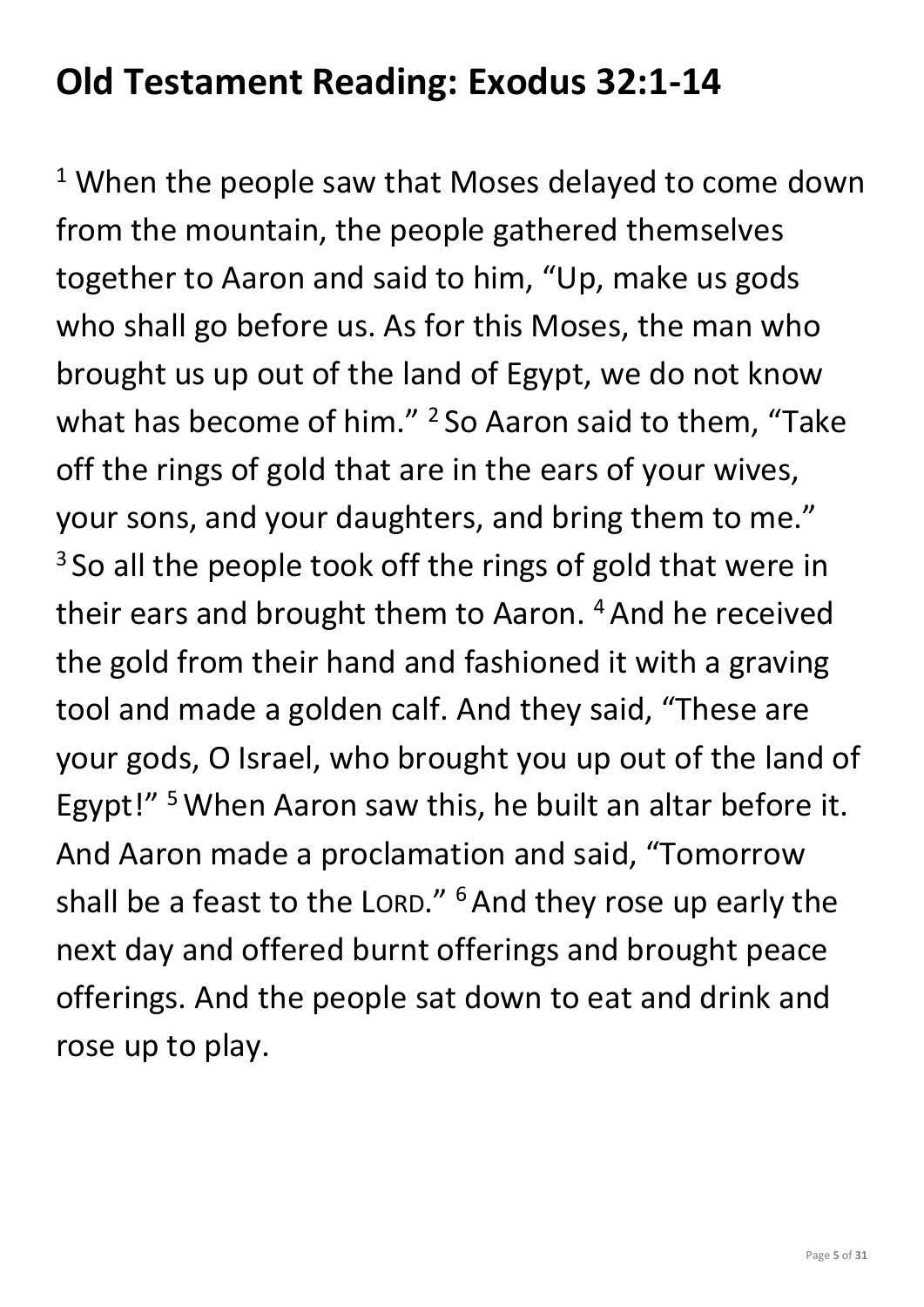<sup>7</sup> And the LORD said to Moses, "Go down, for your people, whom you brought up out of the land of Egypt, have corrupted themselves. <sup>8</sup>They have turned aside quickly out of the way that I commanded them. They have made for themselves a golden calf and have worshiped it and sacrificed to it and said, 'These are your gods, O Israel, who brought you up out of the land of Egypt!" <sup>9</sup> And the LORD said to Moses, "I have seen this people, and behold, it is a stiff-necked people.  $10$  Now therefore let me alone, that my wrath may burn hot against them and I may consume them, in order that I may make a great nation of you."

<sup>11</sup> But Moses implored the LORD his God and said, "O LORD, why does your wrath burn hot against your people, whom you have brought out of the land of Egypt with great power and with a mighty hand? <sup>12</sup>Why should the Egyptians say, 'With evil intent did he bring them out, to kill them in the mountains and to consume them from the face of the earth'? Turn from your burning anger and relent from this disaster against your people. <sup>13</sup> Remember Abraham, Isaac, and Israel, your servants, to

whom you swore by your own self, and said to them, 'I will multiply your offspring as the stars of heaven, and all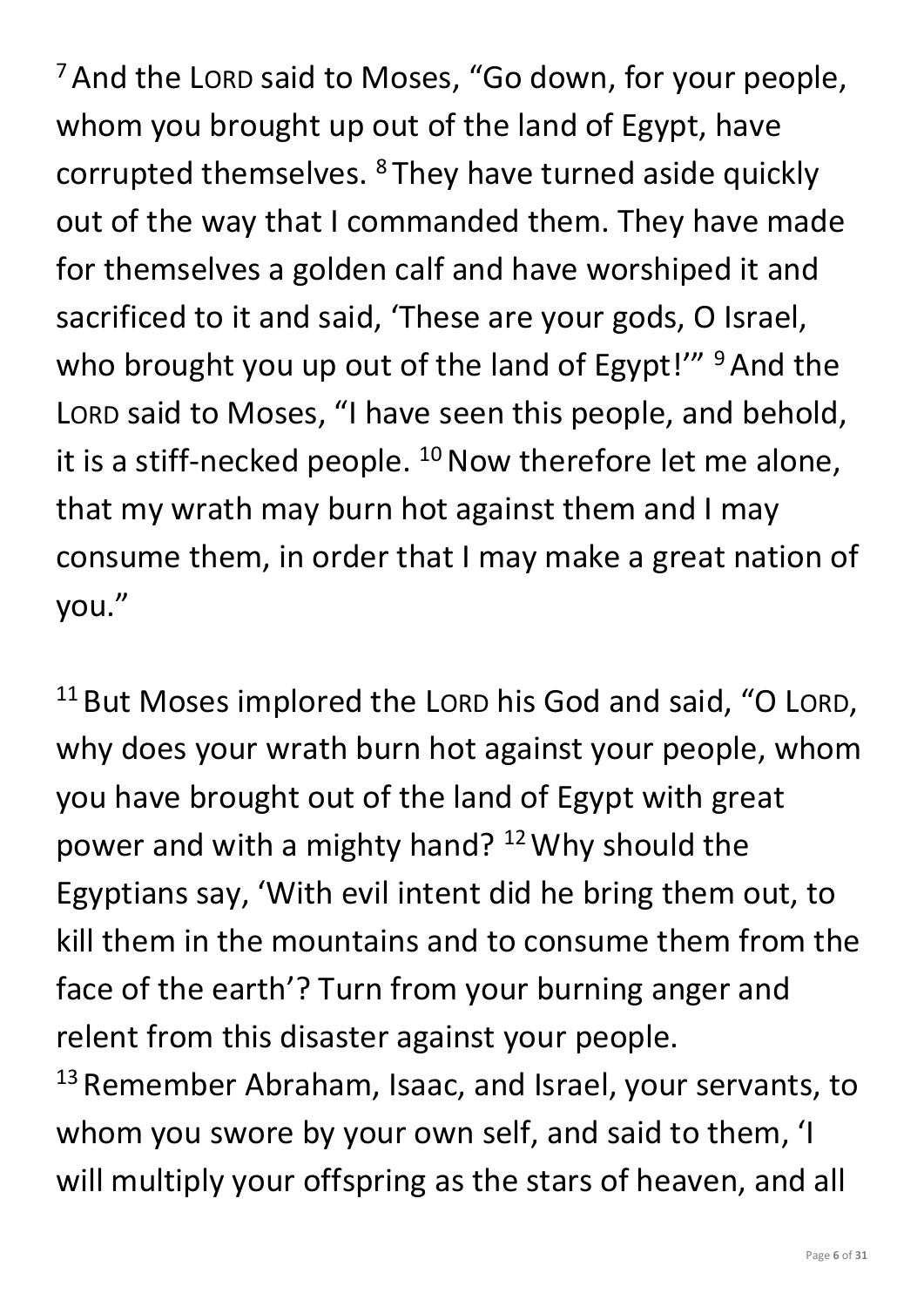this land that I have promised I will give to your offspring, and they shall inherit it forever." <sup>14</sup> And the LORD relented from the disaster that he had spoken of bringing on his people.

*Reader:* This is the Word of the Lord.

### *All*: **Thanks be to God.**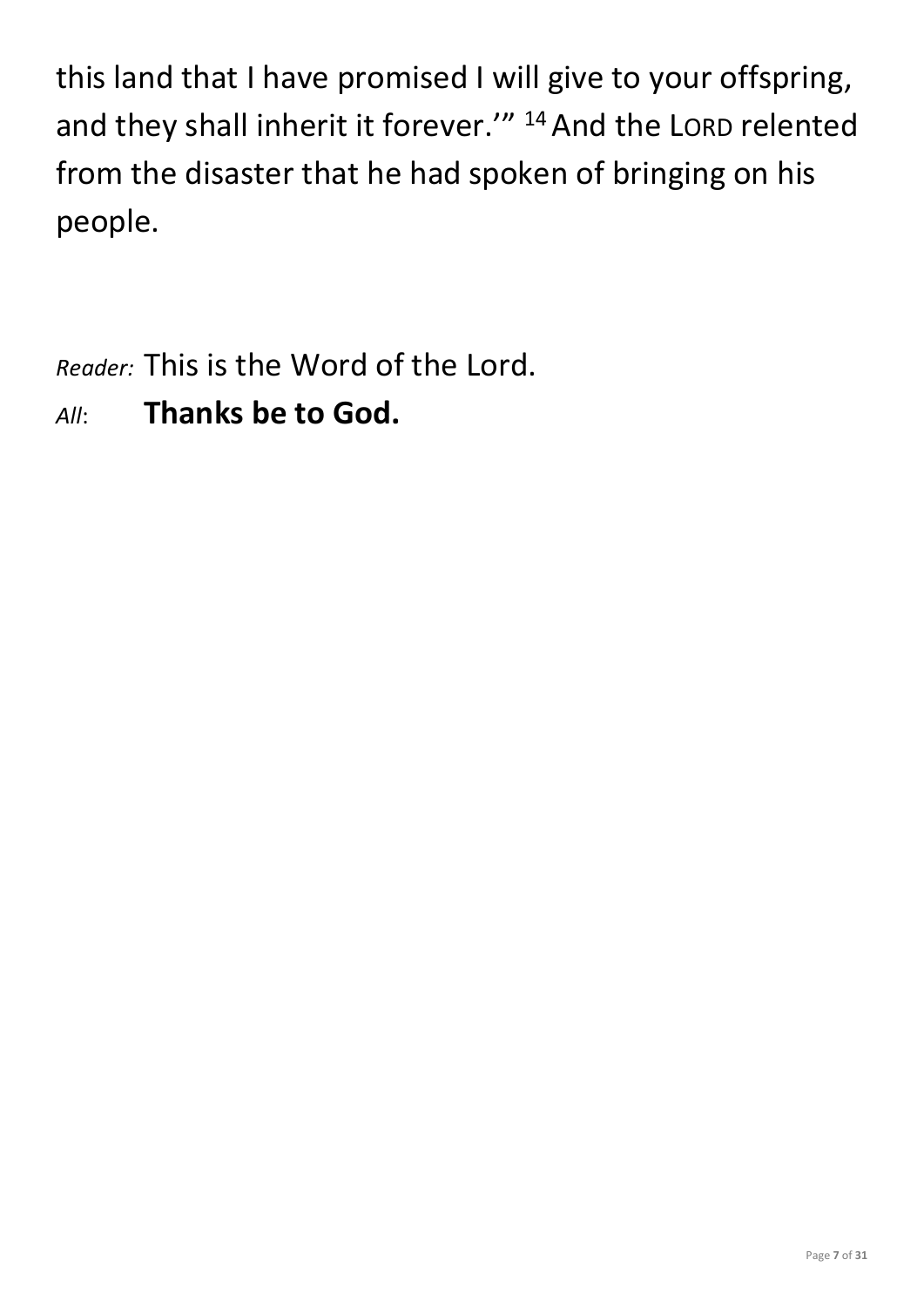# **Psalm 101**

#### *A Psalm of David.*

<sup>1</sup> I will sing of steadfast love and justice; to you, O LORD, I will make music. **2 I will ponder the way that is blameless. Oh when will you come to me? I will walk with integrity of heart within my house;** <sup>3</sup>I will not set before my eyes anything that is worthless. I hate the work of those who fall away; it shall not cling to me. **<sup>4</sup>A perverse heart shall be far from me;**

**I will know nothing of evil.**

<sup>5</sup> Whoever slanders his neighbour secretly

I will destroy.

Whoever has a haughty look and an arrogant heart

I will not endure.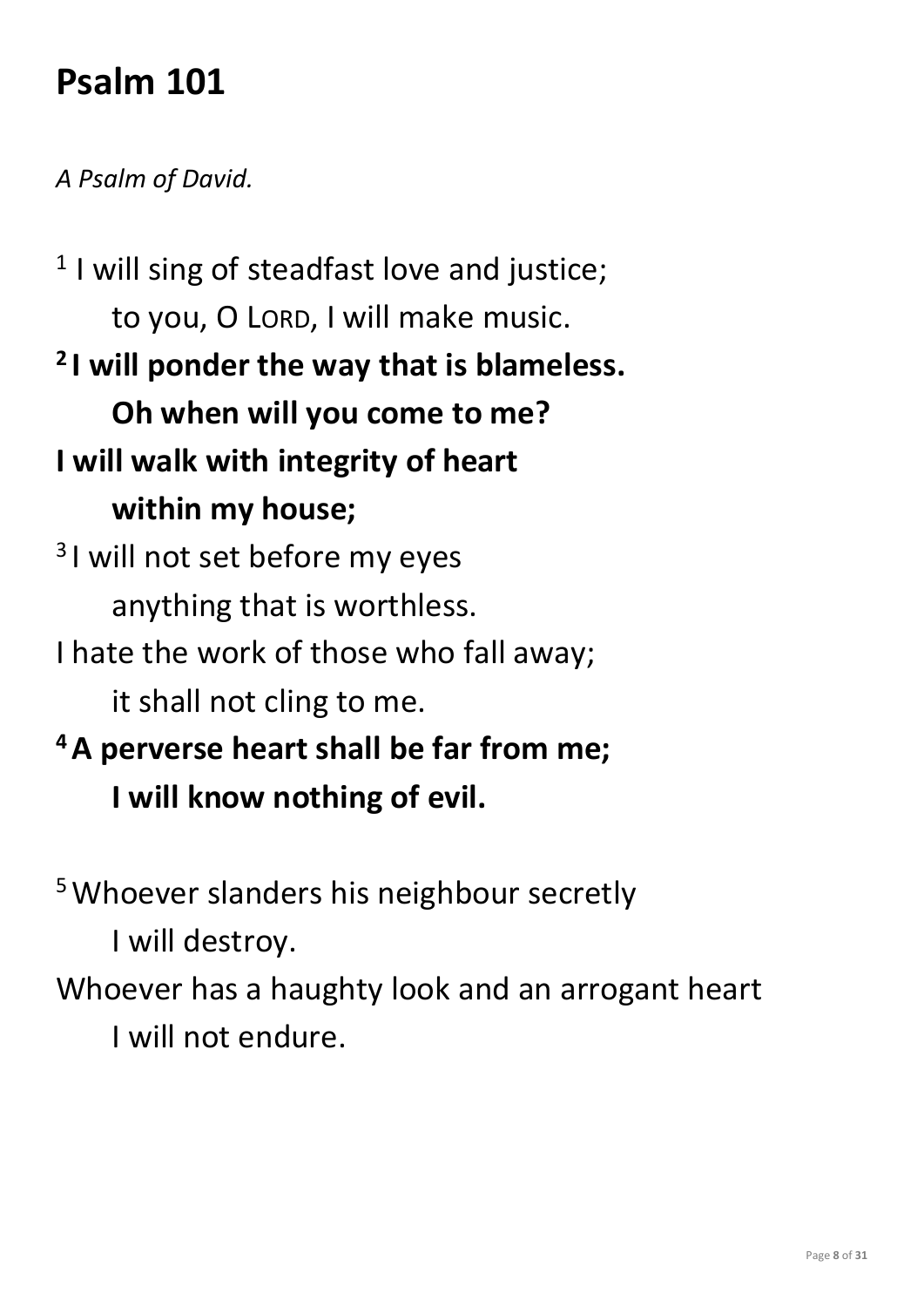**6 I will look with favour on the faithful in the land, that they may dwell with me; he who walks in the way that is blameless shall minister to me.**

<sup>7</sup> No one who practices deceit shall dwell in my house; no one who utters lies shall continue before my eyes.

**<sup>8</sup>Morning by morning I will destroy all the wicked in the land, cutting off all the evildoers from the city of the LORD.**

*Reader:* Glory be to the Father, and to the Son and to the Holy Spirit, *All:* **As it was in the beginning, is now, and shall be forever. Amen.**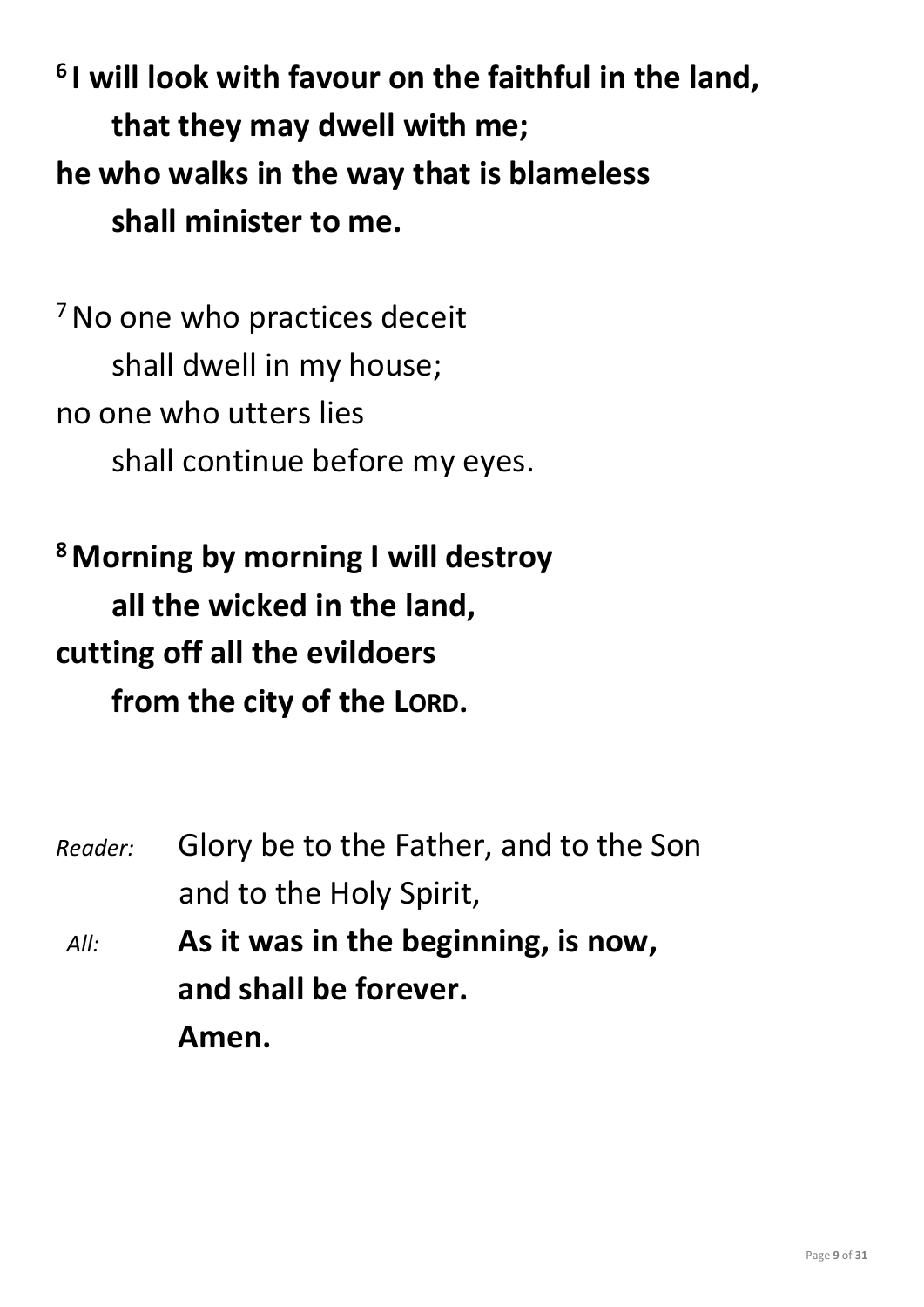## **New Testament Reading: Galatians 1:1-10**

 $1$  Paul, an apostle—not from men nor through man, but through Jesus Christ and God the Father, who raised him from the dead  $-$  <sup>2</sup> and all the brothers who are with me,

To the churches of Galatia:

<sup>3</sup> Grace to you and peace from God our Father and the Lord Jesus Christ, <sup>4</sup> who gave himself for our sins to deliver us from the present evil age, according to the will of our God and Father,  $5$  to whom be the glory forever and ever. Amen.

 $61$  am astonished that you are so quickly deserting him who called you in the grace of Christ and are turning to a different gospel— $^7$  not that there is another one, but there are some who trouble you and want to distort the gospel of Christ. <sup>8</sup> But even if we or an angel from heaven should preach to you a gospel contrary to the one we preached to you, let him be accursed. <sup>9</sup> As we have said before, so now I say again: If anyone is preaching to you a gospel contrary to the one you received, let him be accursed.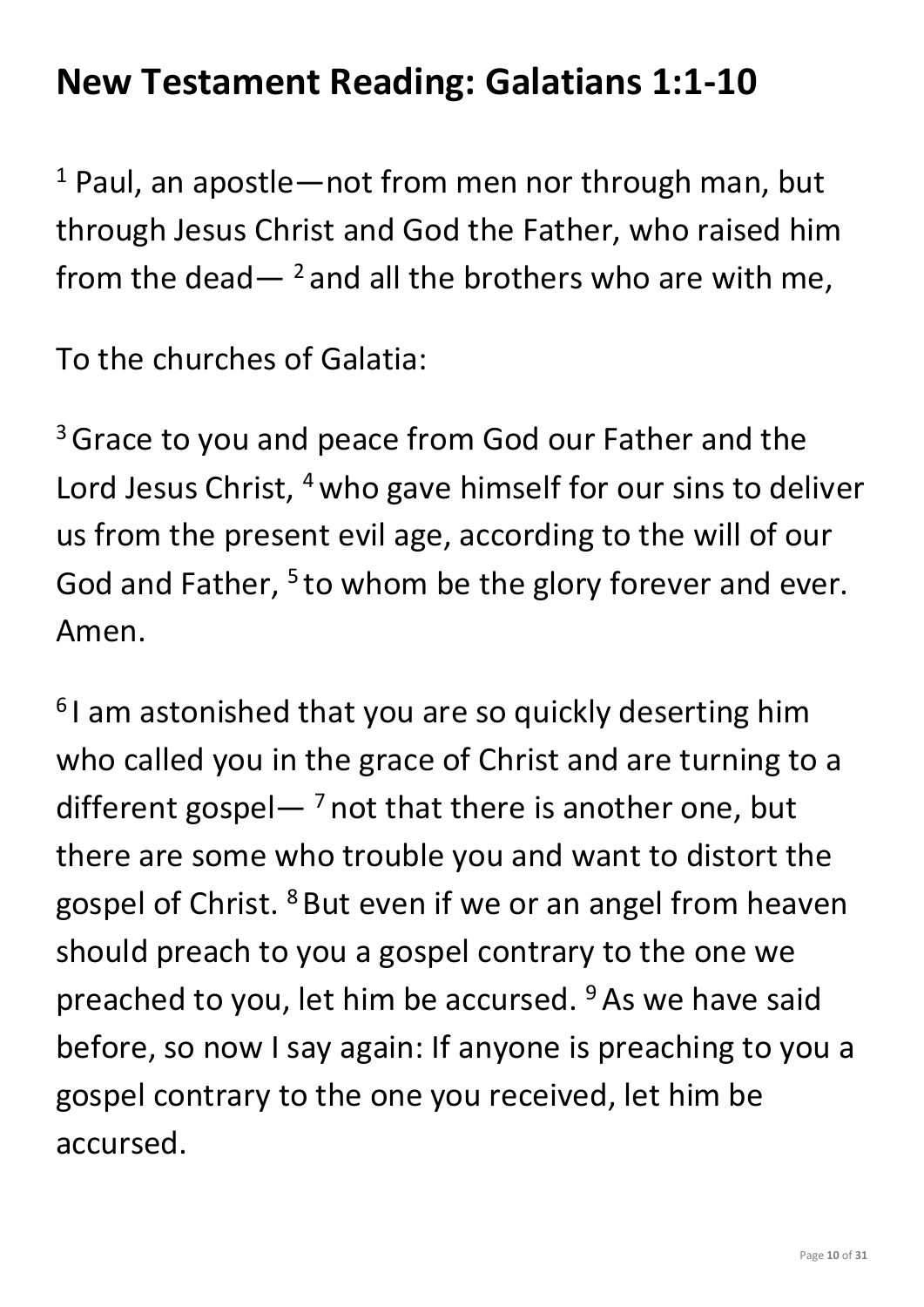<sup>10</sup> For am I now seeking the approval of man, or of God? Or am I trying to please man? If I were still trying to please man, I would not be a servant of Christ.

*Reader:* This is the Word of the Lord.

*All*: **Thanks be to God.**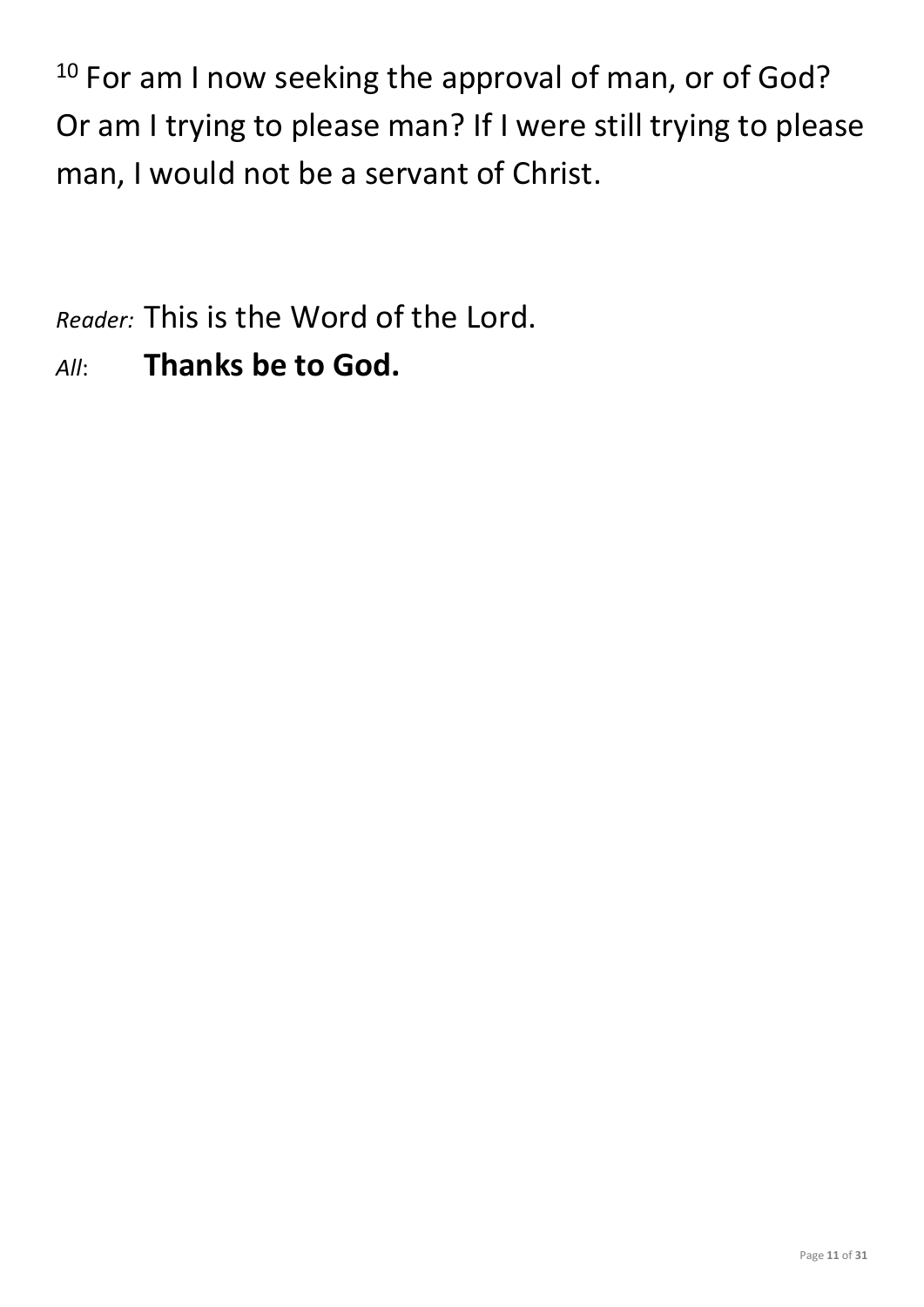## **Sermon: Get the Gospel Right!** *Galatians 1:1-10*

**Introduction**

• **The Apostle Paul proclaims Gospel of Christ (v1-5)**

• **Distorting that Gospel leads to eternal ruin (v6-9)**

• **Defending that Gospel can be unpopular (v10)**

**Conclusion**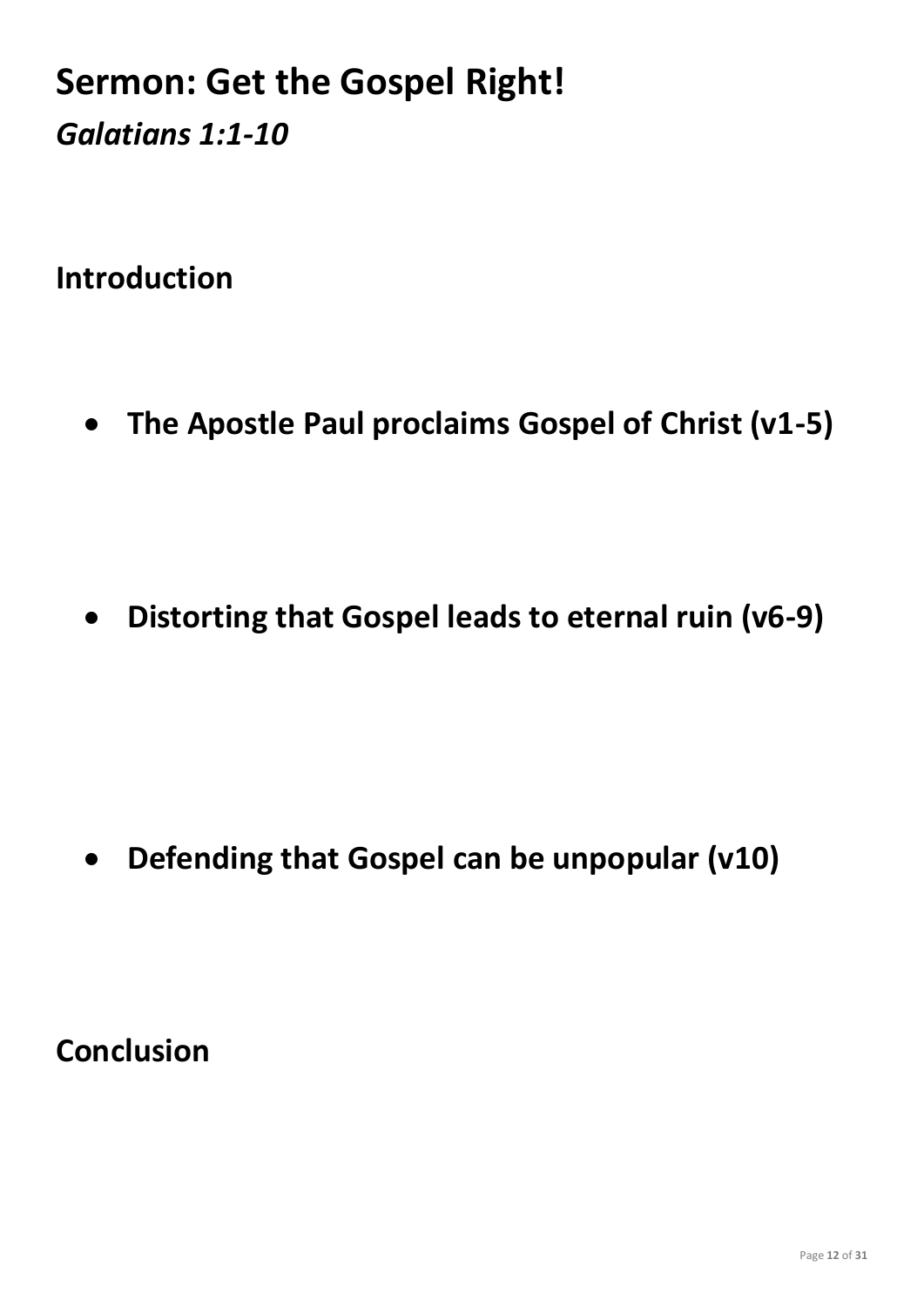## **Prayers of Intercession**

## **The Lord's Prayer**

*All:* **Our Father in heaven, hallowed be your name, your kingdom come, your will be done on earth as in heaven. Give us today our daily bread. Forgive us our sins as we forgive those who sin against us. Lead us not into temptation but deliver us from evil. For the kingdom, the power, and the glory are yours now and forever. Amen.**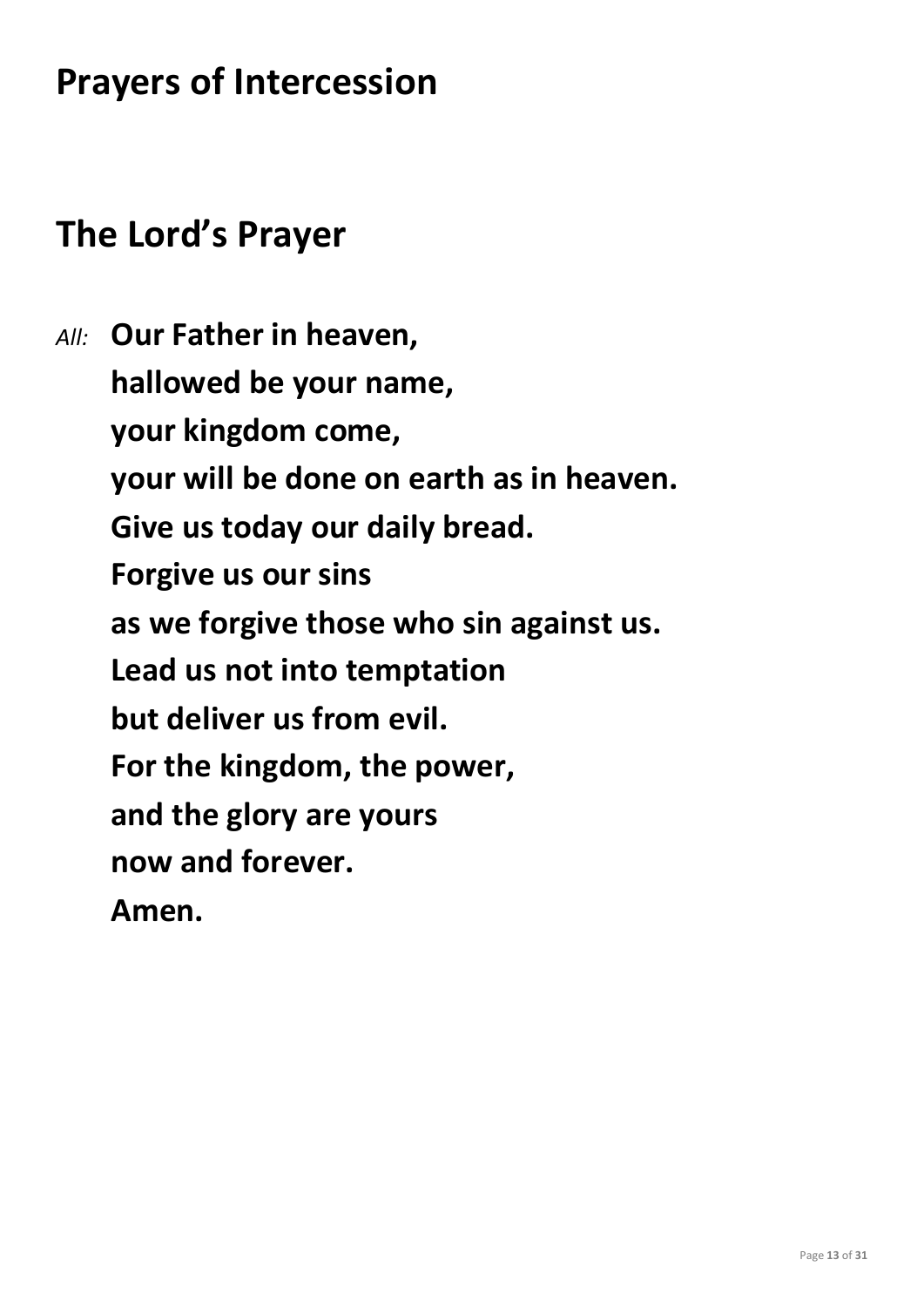# **Prayer of Confession**

*All:* **Almighty God,**

**Father of our Lord Jesus Christ, Creator of everything, Judge of everyone, We admit that we have sinned against you In thought, speech and action, And deserve your just punishment. We truly repent and are sorry for what we have done. Have mercy on us, merciful Father. For the sake of your Son Jesus Christ, who died for us, Forgive us all that is past, And enable us to serve and please you in a fresh way, To the glory of your name. Amen.**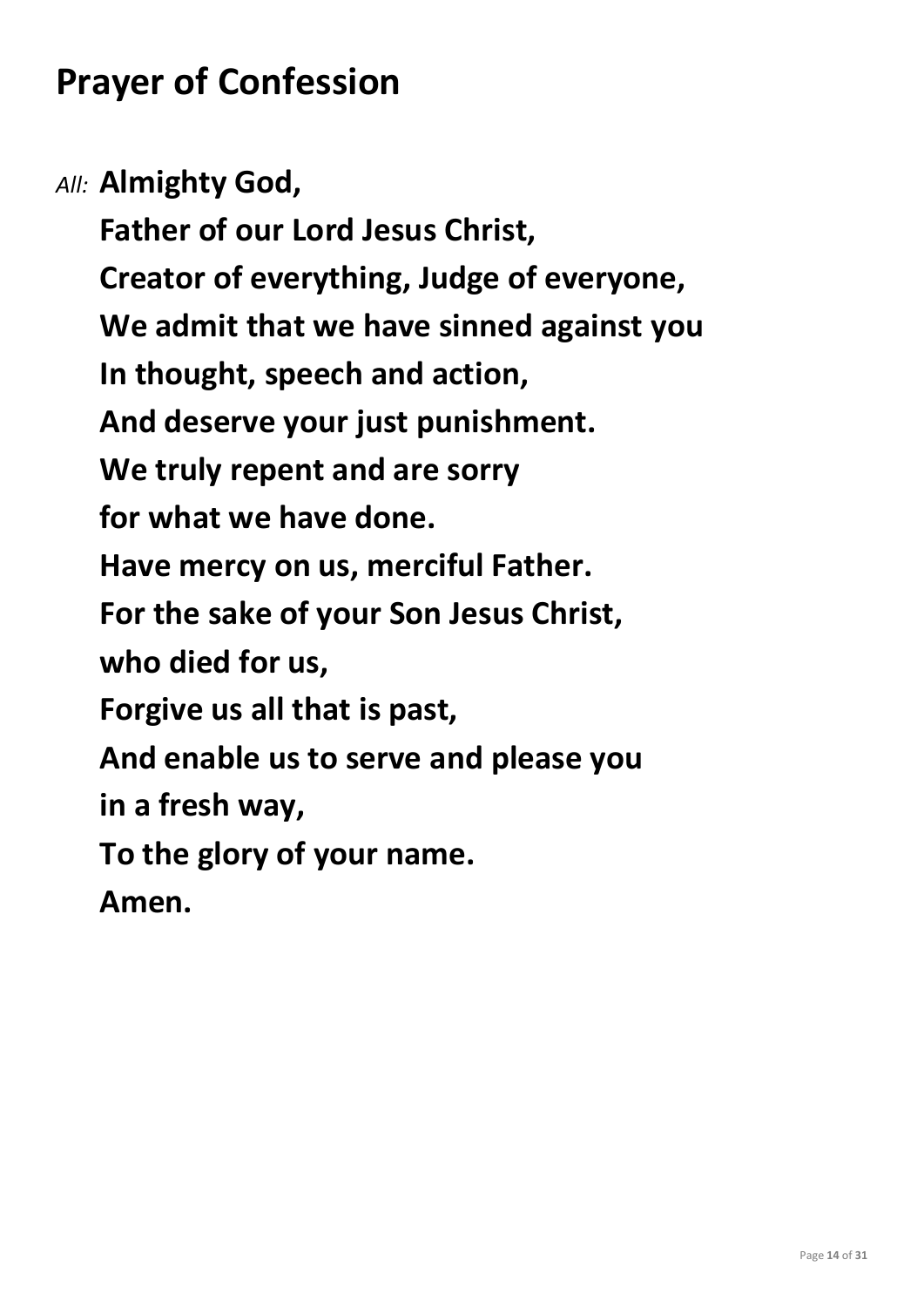# **Song: The Gospel Song**

Holy God in love became Perfect Man to bear my blame On the cross He took my sin By His death I live again

Words and Music by Bob Kauflin and Drew Jones © 2002 Sovereign Grace Worship Used by Permission. CCLI Licence No. 332301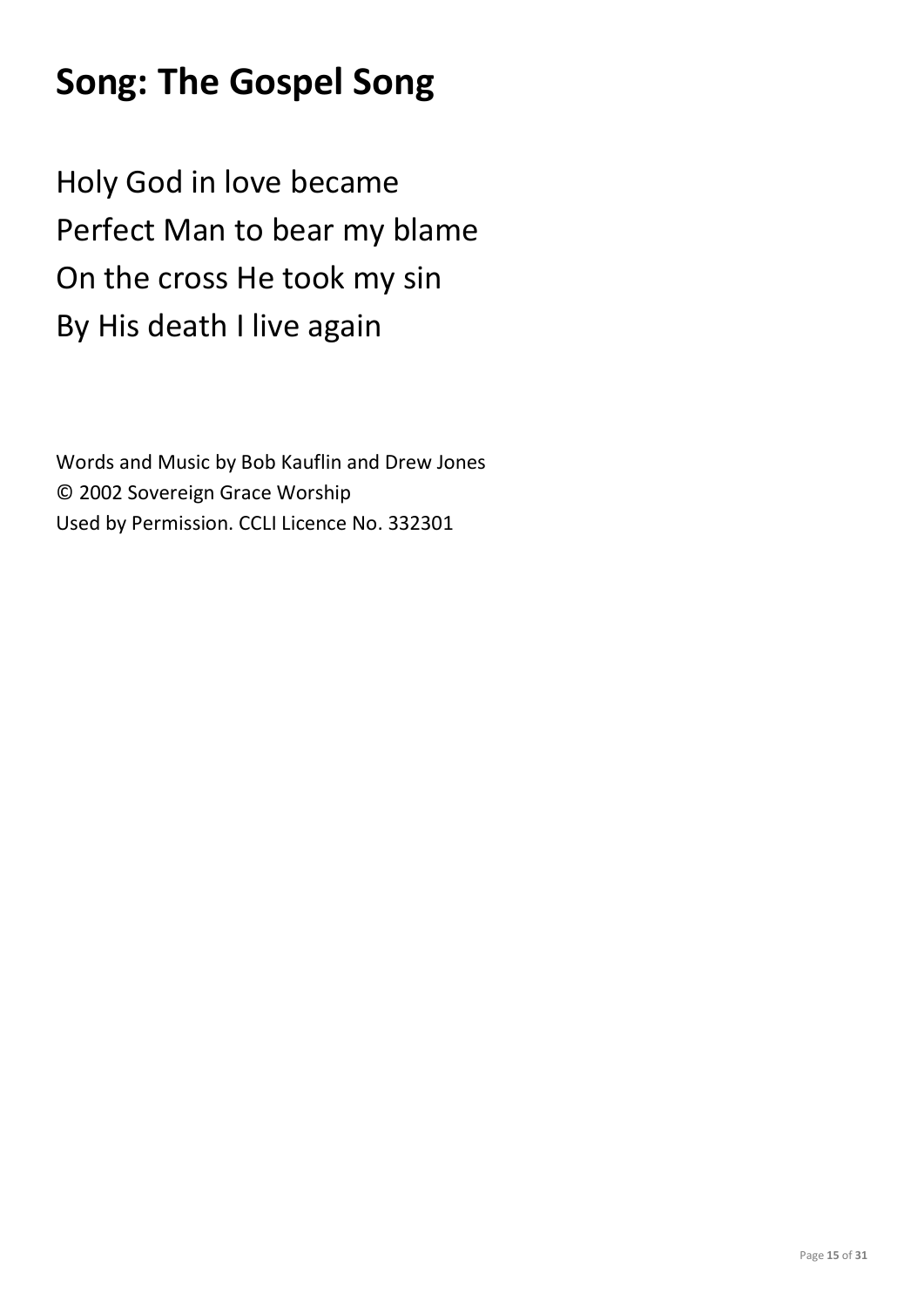# **The Lord's Supper**

*The Minister prays:*

Almighty God, our Heavenly Father, We thank you that in your love and mercy, you gave your only Son Jesus Christ to die on the cross for our redemption. We thank you that by offering himself once for all, he made a full, perfect and sufficient sacrifice for sin and completely satisfied your holiness, justice and love.

And he instructed us to remember his death together until his coming again.

Hear us, merciful Father, and grant that by your Holy Spirit, we who eat and drink this bread and wine, according to our Lord's command may remember his death for us with faith, trusting in him alone for our salvation and so share in his body and blood.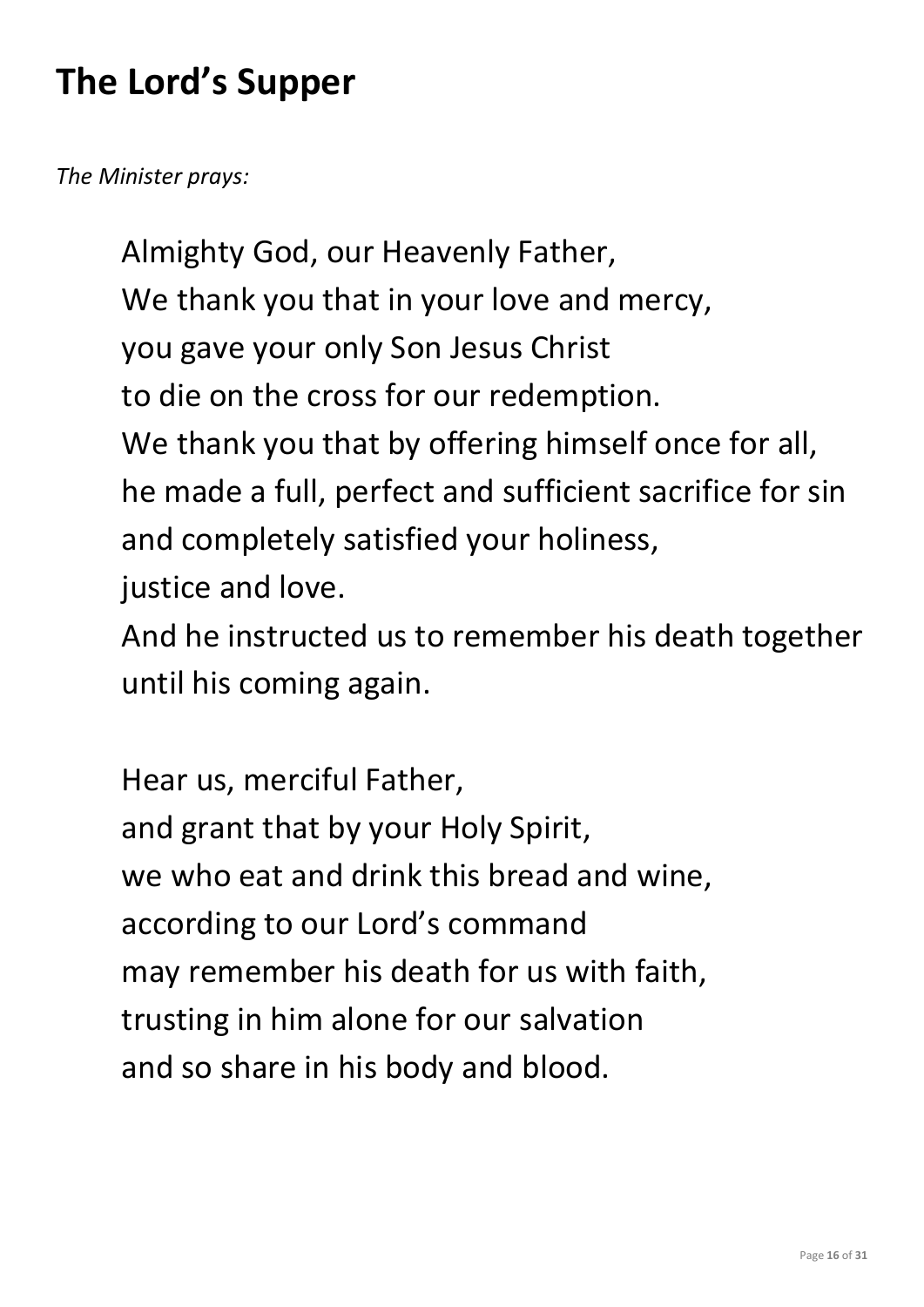For on the night he was betrayed, he took bread, and when he had given you thanks, he broke it and gave it to his disciples saying,

"Take, eat; this is my body which is given for you; do this in remembrance of me."

In the same way, after supper, he took the cup, and when he had given you thanks, he gave it to them saying, "Drink from this, all of you; for this is my blood of the new covenant, which is shed for you and for many for the forgiveness of sins; do this, as often as you drink it, in remembrance of me."

#### *All:* **Amen.**

*The Minister says:*

Eat and drink this in remembrance that Christ died for you and feed on him in your hearts by faith with thanksgiving.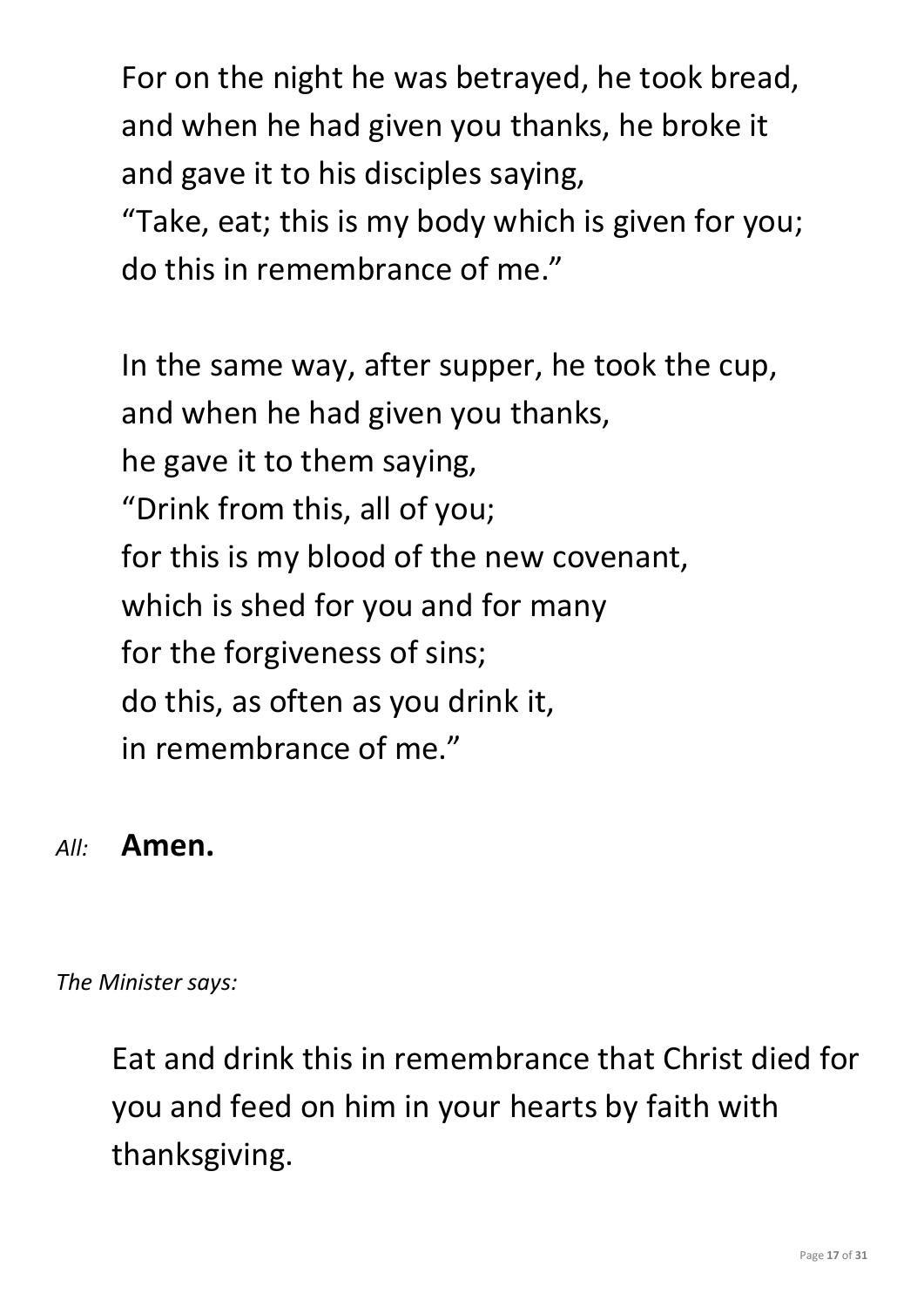### **Announcements**

### **Song: Servants Of The Gospel**

Though we were undeserving Christ died to wash us clean He bore the Father's anger While nailed upon the tree In darkness and in turmoil The judgment fell on Him Bringing us forgiveness That new life might begin

*As servants of the gospel Christ's work we carry on That through our prayer and witness By grace we might win some We call on every nation To turn to Christ the Lord Refuge in His mercy And marvel at His love*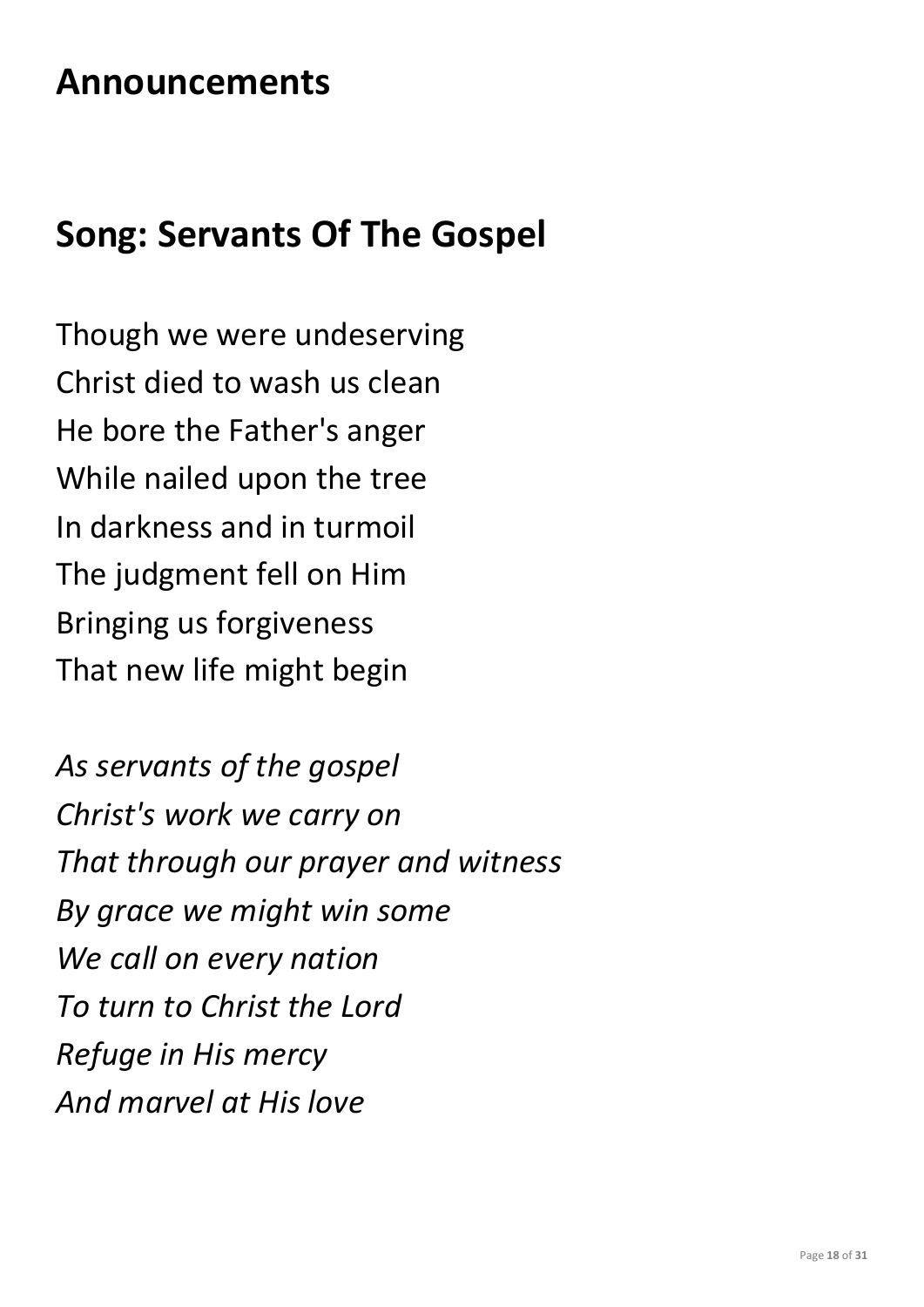The grave could not contain Him From death the Son broke free Exalted by His Father To rule eternally And in His grace He calls us To be His chosen church As His holy temple His priests to all the earth

Marked with His Holy Spirit And guided by His word Christ gathers us together Prepares us for good works And so with grace apportioned We serve each others needs Sharing in each blessing And helping in our grief

Words by Bryson Smith and Music by Philip Percival © 2002 Emu Music Australia Inc. Used by Permission. CCLI Licence No. 332301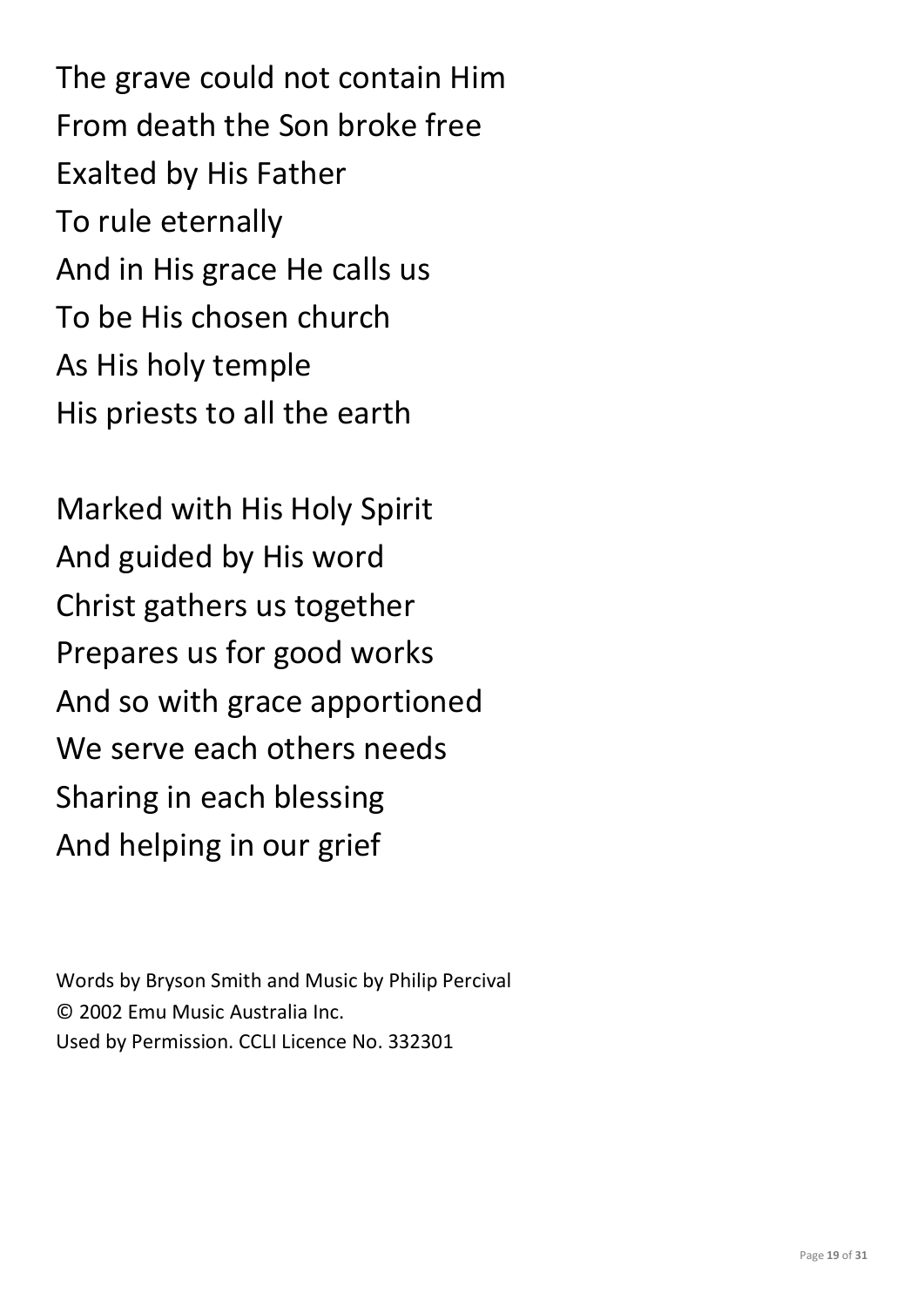# **Closing and Grace**

- *All:* **The grace of our Lord Jesus Christ, and the love of God, and the fellowship of the Holy Spirit, be with us all evermore. Amen.**
- *Minister:* Go in peace to love and serve the Lord.
- *All:* **In the name of Christ. Amen.**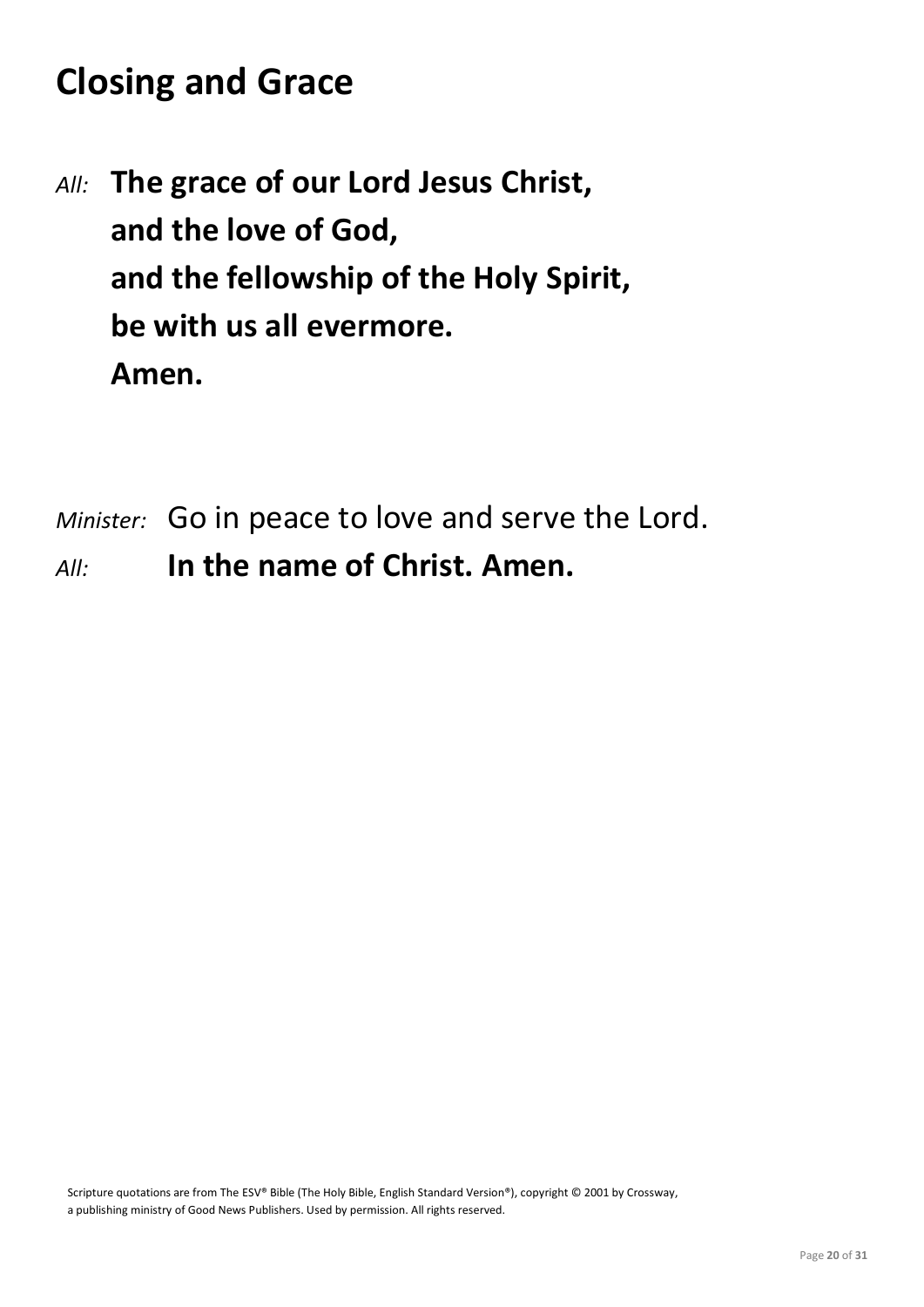## **Connect with us**

Thank you for joining our service. If you would like for us to get in touch with you, or have any feedback for us, please fill in our Connection Card at **[stmarys.my/connect](http://stmarys.my/connect)**

### **Giving**

#### **Online transfer**

Bank name: **Standard Chartered Bank Malaysia Bhd** Account name: **St Mary's Cathedral** Account number: **312 142 334 691** Recipient reference: If giving a pledge, enter *your 3 digit pledge number*.

Otherwise, enter **Online Service** or the service you normally attend.

For one-off giving, please email the bank-in slip or online transfer receipt to: **collections@stmaryscathedral.org.my**

#### **Boost e-wallet**

Scan the following QR code using the Boost App. Be sure to confirm "St Mary's Cathedral" is listed as the payee.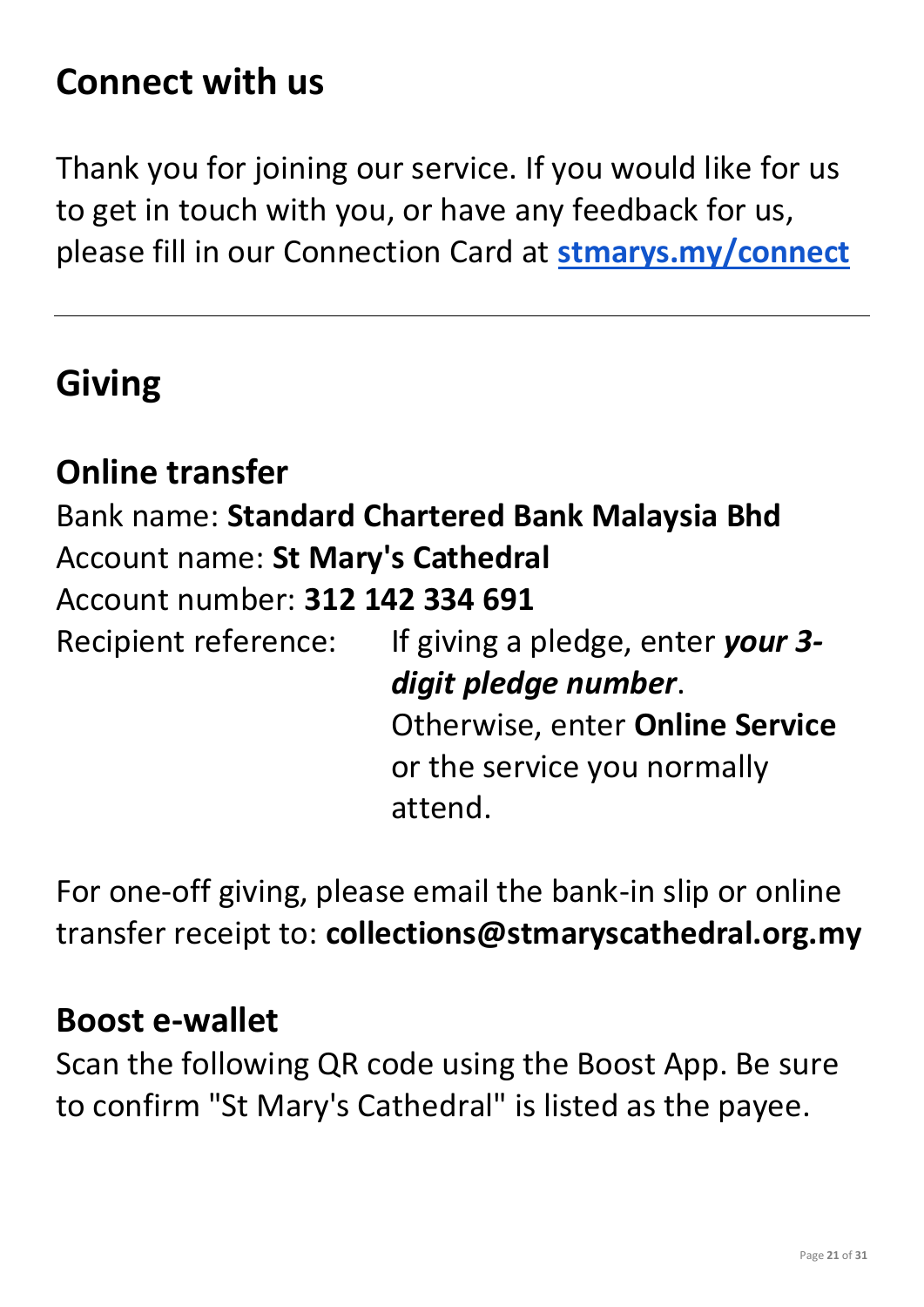

Note: This method of giving is analogous to putting cash into the offertory bag/box. Your donation will go to the General Fund. You will not be given a receipt. Do not use this to give a pledge.

Details on our webpage: **[stmarys.my/give](http://stmarys.my/give)**

### **Onsite & Online Services**

Here are the details of our English onsite services on Sundays:

- Liturgical Services  $7.00$  am,  $9.00$  am,  $11.00$  am
- Contemporary (SMACC) Services 11.00 am, 5.00 pm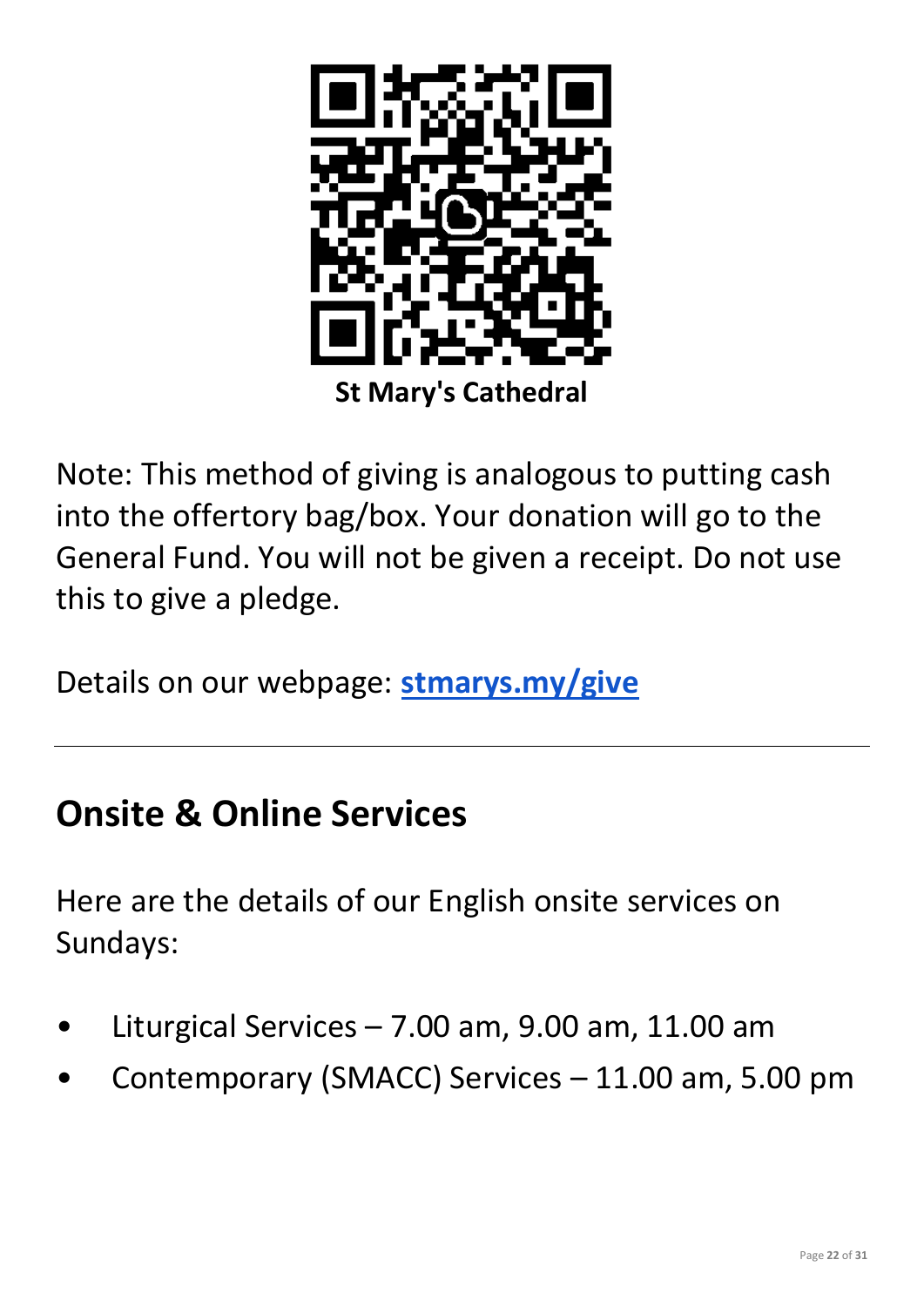If you are joining us online on Sundays, the Liturgical service will be livestreamed at 9.00 am.

More information about our services can be found here: **[stmarys.my/services](http://stmarys.my/services)**

You no longer need to book to come for services at the Cathedral. However, you can still use the booking page to book a carpark at the Cathedral, if you need to. You can book at: **[stmarys.my/booking](http://stmarys.my/booking)**. If you are parking at the Dataran Merdeka Carpark, you do not need to book a carpark. Carparking is free. Bookings for carparking will open at 2.00 pm on Sunday and close at noon on Friday.

### **Onsite Service Volunteers**

We are looking for volunteers to help out at our onsite services. If you are a regular at St Mary's Cathedral and would like to volunteer, please fill in the form at **[stmarys.my/volunteer](http://stmarys.my/volunteer)**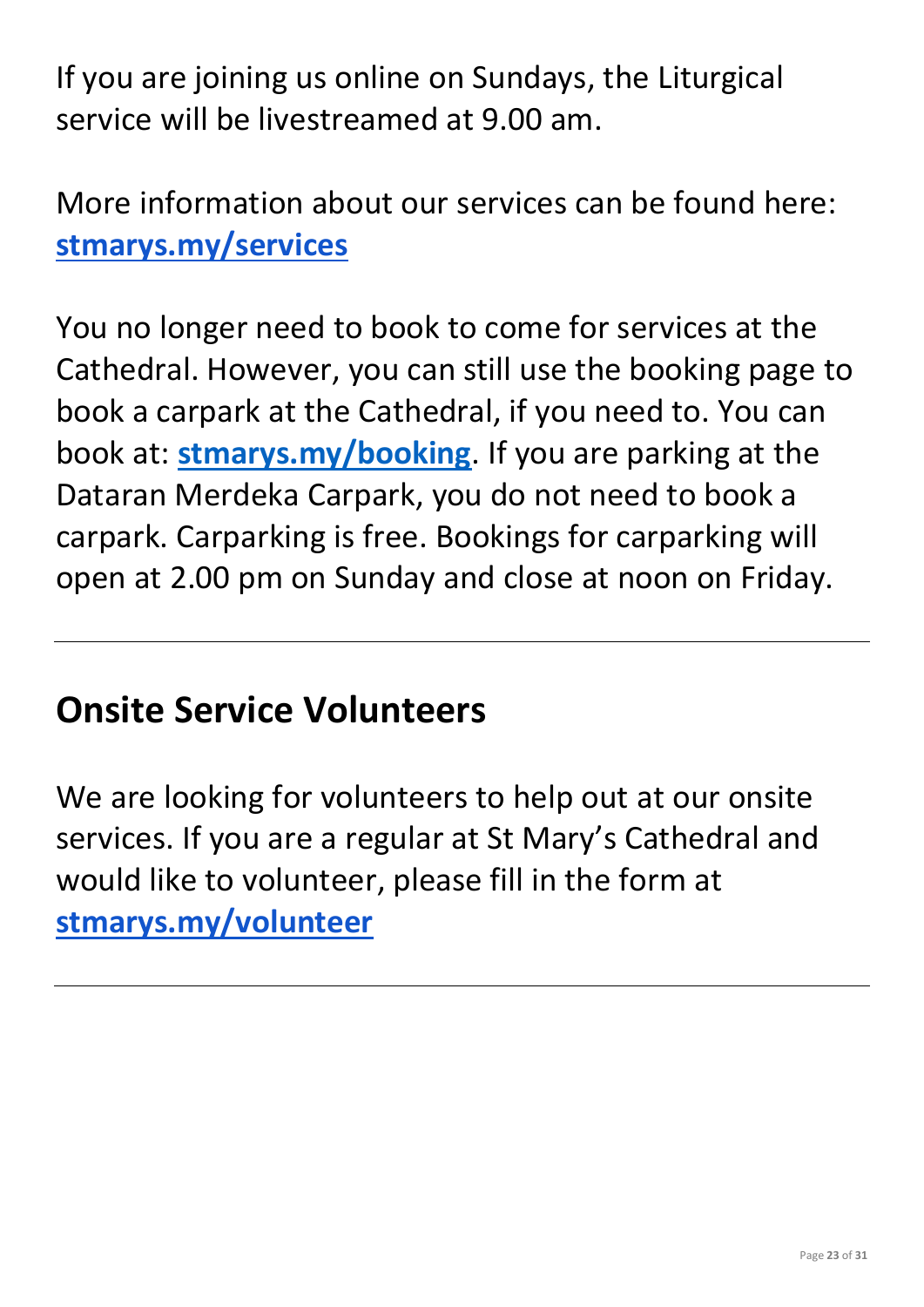### **Just For Starters**

Just for Starters is a course that helps you to establish a deeper relationship with God through exploring truths found in the Bible and what it teaches about living for Christ in our world today.

This course is also part 1 of our Adult Confirmation Programme.

When you sign up for this course, you will be paired up with someone who will work through the 7 studies with you. The default time is 2.00 pm on Sunday afternoons, beginning 10 July 2022 - but you can always change it to a time that is convenient for you, once you are paired up with your mentor.

Click on this link to register: **<http://stmarys.my/jfs>**

### **Being Anglican**

The second part of our Adult Confirmation Programme is called 'Being Anglican' and it is a basic introduction to Christian living in the context of an Anglican church. The next round of this course will begin on 10 July 2022 and will run for 4 Sundays at 2.00 pm.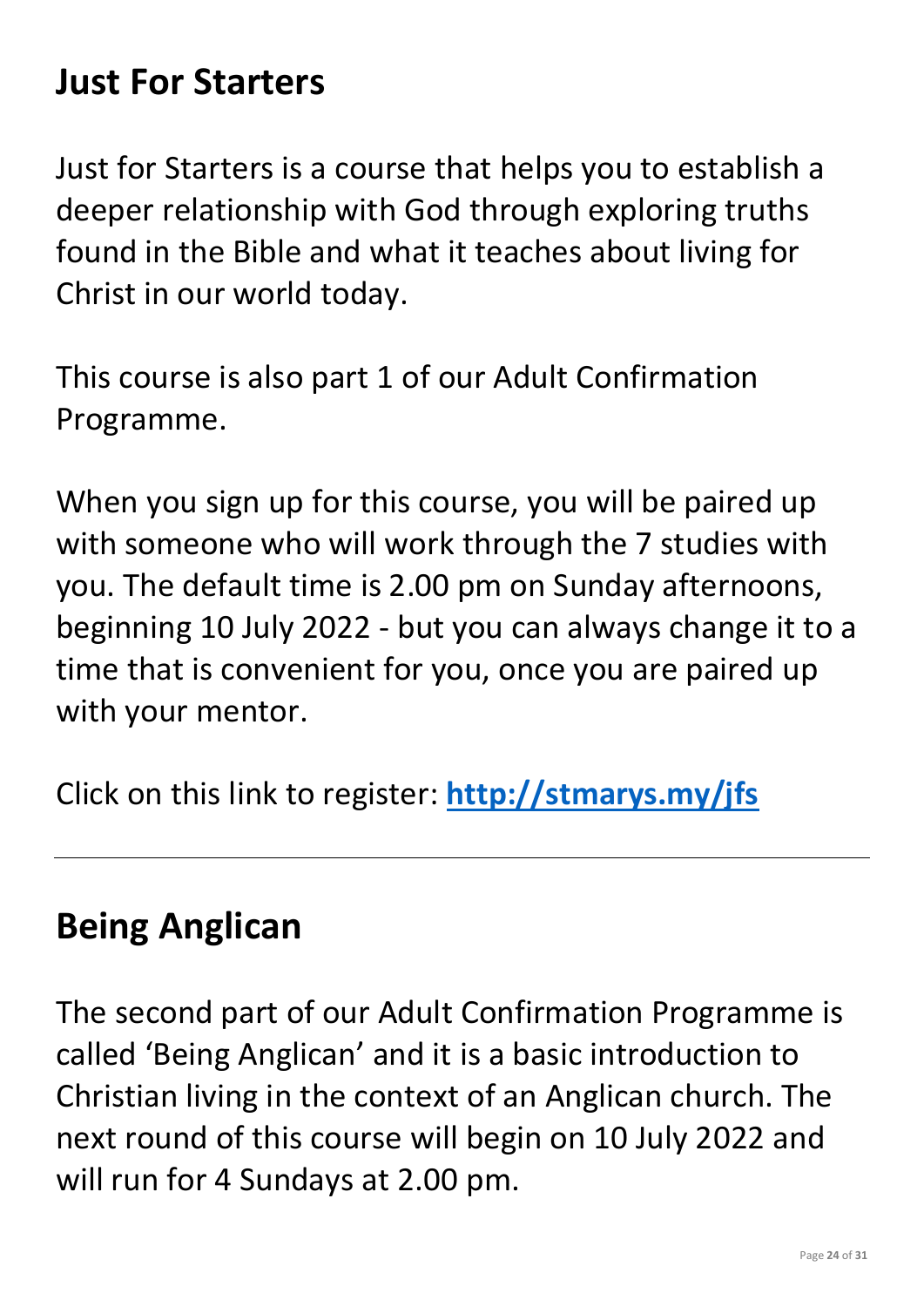If you have done Just For Starters (Part 1 of the Adult Confirmation Programme) and would like to prepare for Confirmation on 15 August 2022, please register for the Being Anglican course here:

**<http://stmarys.my/beinganglican>**

# **Belonging**

Whether you are new or a regular who has never been to Belonging, you are welcomed to join us for this 3-part programme to find out more about St Mary's Cathedral, what it means to belong to God's kingdom, and how that is expressed in our local church.

| Date:     | Saturdays - 16, 23, 30 July 2022          |
|-----------|-------------------------------------------|
| Location: | St Mary's Cathedral (on-site)             |
| Time:     | 10:30 am - 12:30 pm                       |
| Register: | http://stmarys.my/belonging               |
|           | (please register by Friday, 15 July 2022) |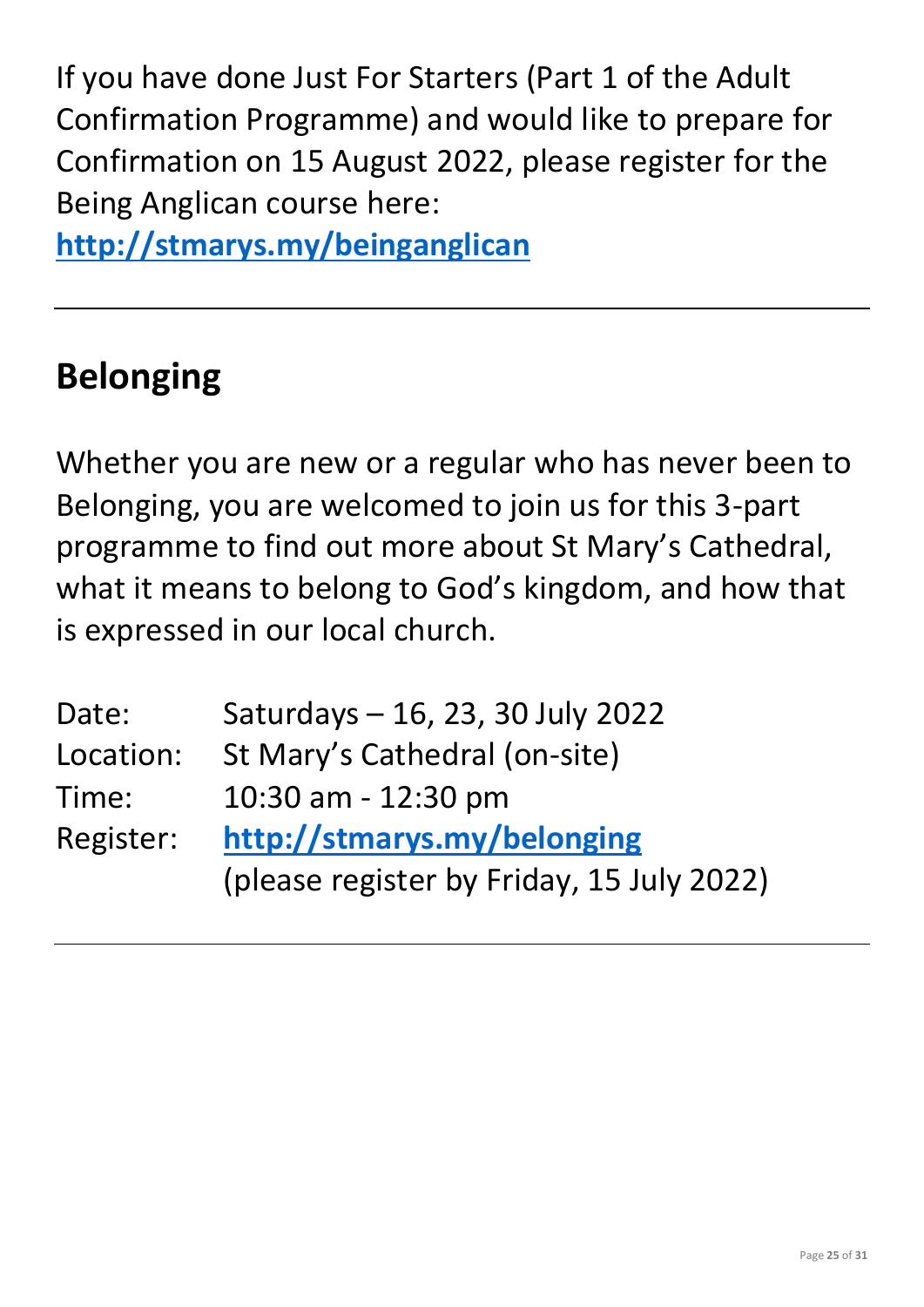# **Golden Circle Retreat**

St Mary's Golden Circle is organizing a retreat in Port Dickson as follows:

Date: Friday, 19 – Sunday, 21 August 2022 Accommodation: Home Stay Speaker: Ps Dinesh Natorajan Fee: TBA Transport: Church Van

As there are limited rooms – registration will be on a first come first served basis.

More details coming soon. Please call Mrs Thilly Abraham on 012-3756165 for more information. Thank you**.**

### **St Mary's Agape Mission School**

St Mary's Agape Mission School is now in its 9<sup>th</sup> year of operation and currently has over 100 students. As such, the school is always on the lookout for volunteers who might be keen to teach the children. If you have a heart for seeing vulnerable children receive an education and would like to find out more about what is involved, please contact Mei Tan on 012 387 3408.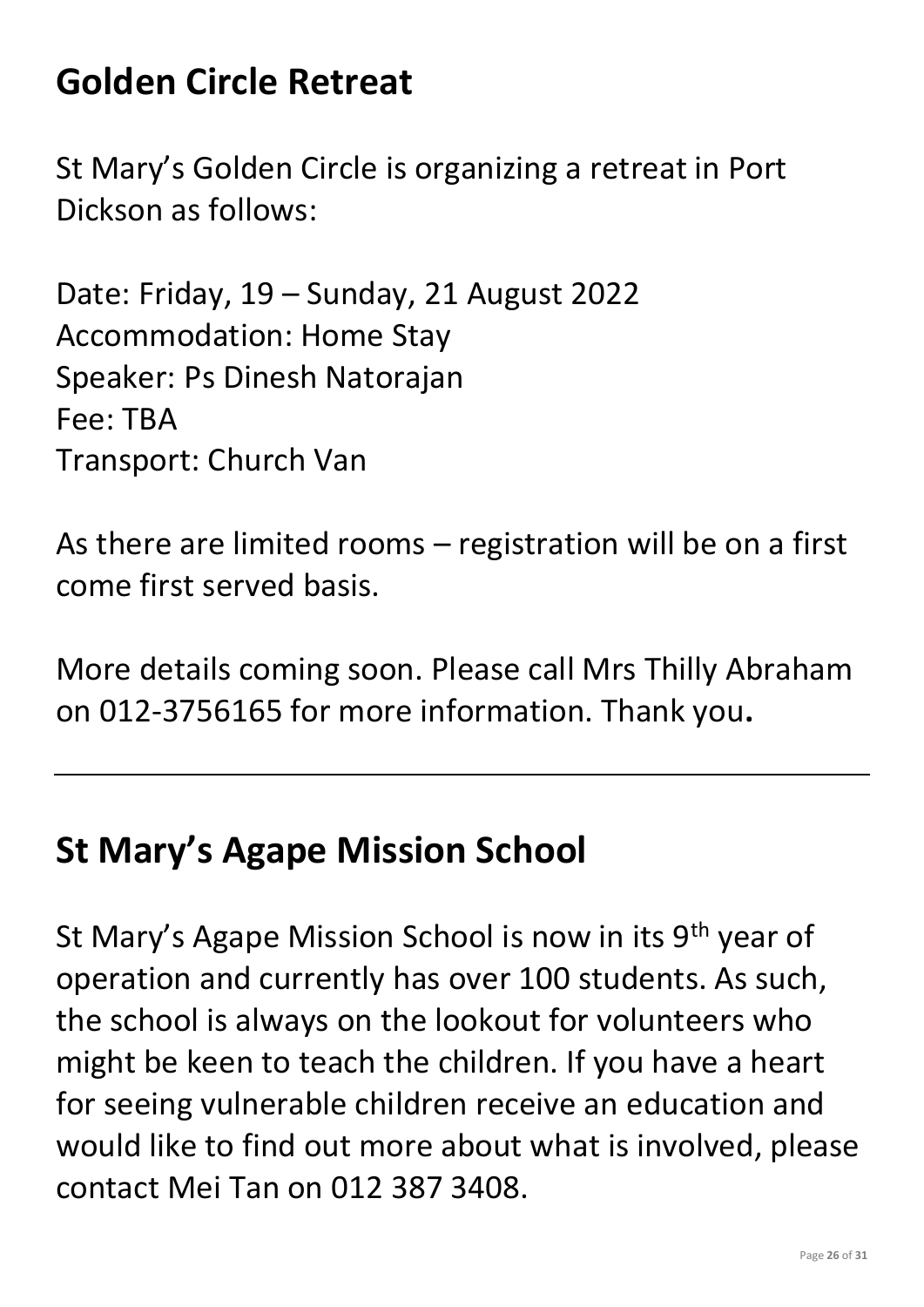The school is located near Ampang, and the time for volunteering is  $9.00$  am  $-12.00$  pm and/or  $1.00 - 3.00$  pm from Mondays to Thursdays.

# **Bible Reading Marathon**

There will be a bible reading marathon involving people from Malaysia and the ASEAN region, to coincide with Malaysia Day this year. The entire Bible will be read via Zoom and livestreamed through Facebook. The organisers are looking for readers, each person reading for 10 minutes. Dates are from 7-10 September 2022. Registration link: **<https://bit.ly/BRMCR2022Registration>**

# **The Daily Office**

We invite you to join us for the Daily Office  $-$  a short daily service with systematic Bible readings and set prayers. This will take place every day at 7.30 am by Zoom (except Sunday).

If you think this would be a helpful part of your daily routine, please join us by simply going to **[stmarys.my/dailyoffice](http://stmarys.my/dailyoffice)** at about 7.25 am each day for a 7.30 am start. That will take you directly to the Zoom room where the service takes place. The service will finish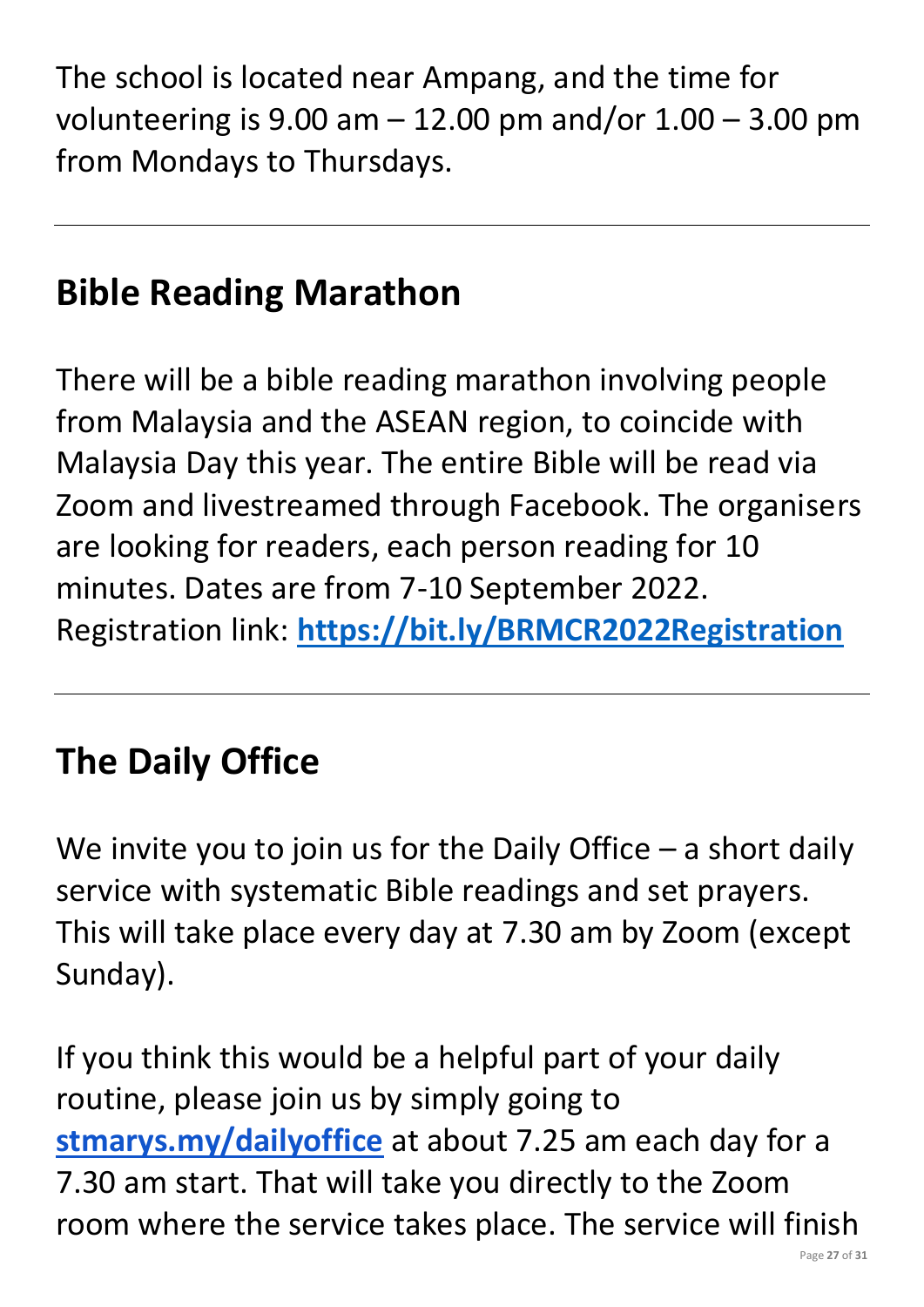### **Pastoral Needs**

If you are a regular at St Mary's Cathedral and would like to make an appointment to talk to a pastor, please let us know by filling in a Connection Card at **[stmarys.my/connect](http://stmarys.my/connect)** or call the Cathedral Office on 011 5760 3484.

If you are a woman and there are pastoral matters you prefer to talk about with another woman, you can contact Mrs Christine Rajaratnam or Miss Danielle Cheng. If you would like one of them to contact you, please let us know in the same way – you can fill in a Connection Card at **[stmarys.my/connect](http://stmarys.my/connect)** or call the Cathedral Office on 011 5760 3484.

If there is a pastoral emergency, you can reach the pastoral team on our Emergency Pastoral Care Hotline: 011 5762 8524.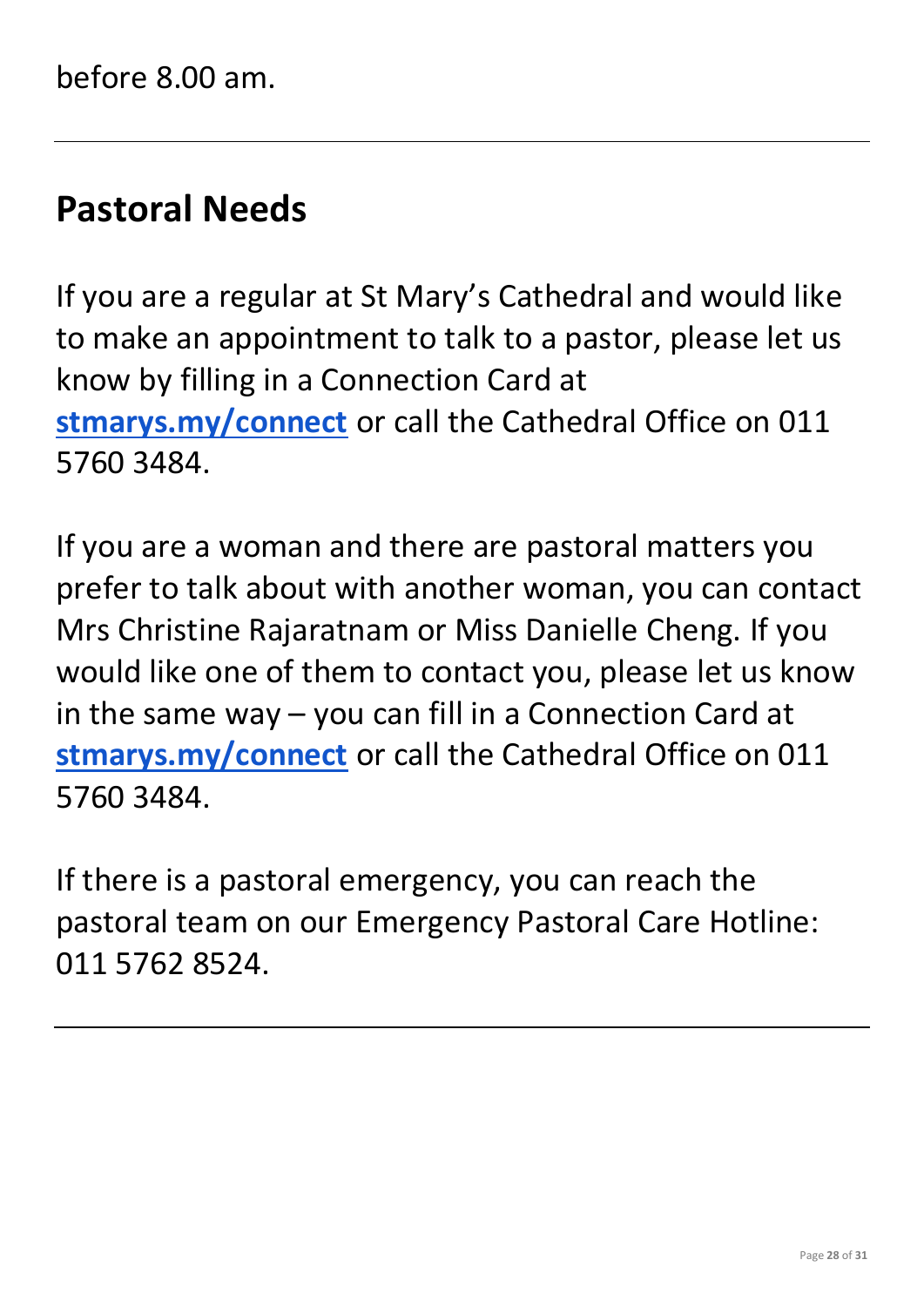# **Small Groups**

Looking to connect with a Christian community? We encourage you to consider joining one of our online or inperson small groups. This is one of the important ways we grow together as a community of God's people as we gather under His Word and seek to encourage one another to persevere in following Jesus.

If you would like to join a small group, please fill in a form at **[stmarys.my/smallgroups](http://stmarys.my/smallgroups)** and we'd be happy to help find you one.

### **Kids' Church**

Kids' Church meets online every week at the following times:

- 3-4 year olds on Sunday at 9.45 am
- 5-6 year olds on Sunday at 9.00 am
- 7-9 year olds on Saturday at 2.00 pm
- 10-12 year olds on Sunday at 2.30 pm

If you would like to enrol your child or find out more about Kids' Church, please visit **[stmarys.my/kids](http://stmarys.my/kids)**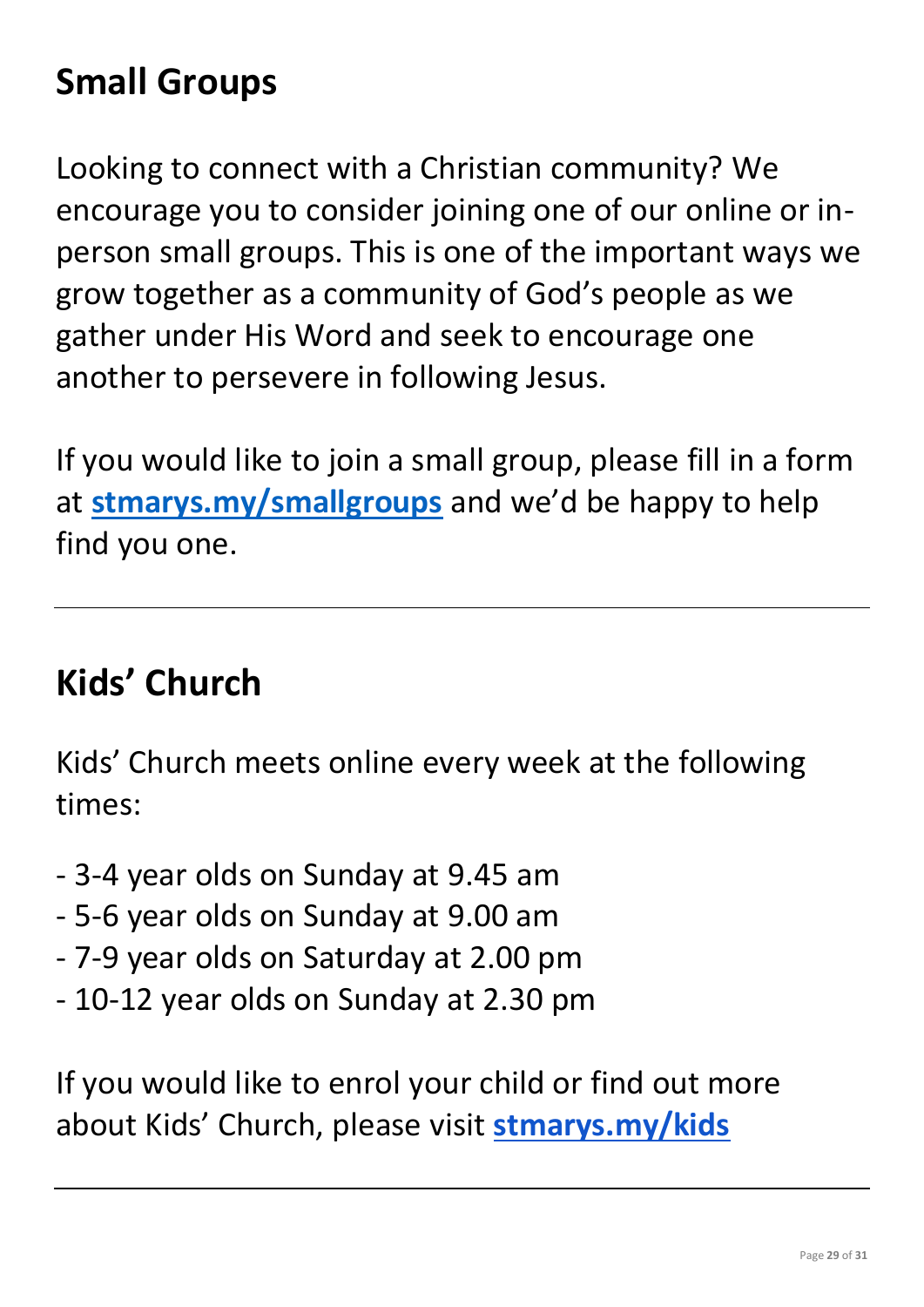# **Youth Fellowship**

Our Youth Fellowship (ages 13-18) meets on Sundays at 2.00 pm. If you would like to join us, please sign up at **[stmarys.my/youth](http://stmarys.my/youth)**

### **Youth Confirmation Programme**

If you would like to indicate interest in our Youth Confirmation Programme for your teenager aged 13-17, please let us know at **[stmarys.my/youthconfirmation](http://stmarys.my/youthconfirmation)** and we will inform you when the next one starts.

### **Subscribe to our Mailing List**

To receive emails about latest updates and important news about the Cathedral, fill in the form at **[stmarys.my/subscribe](http://stmarys.my/subscribe)**